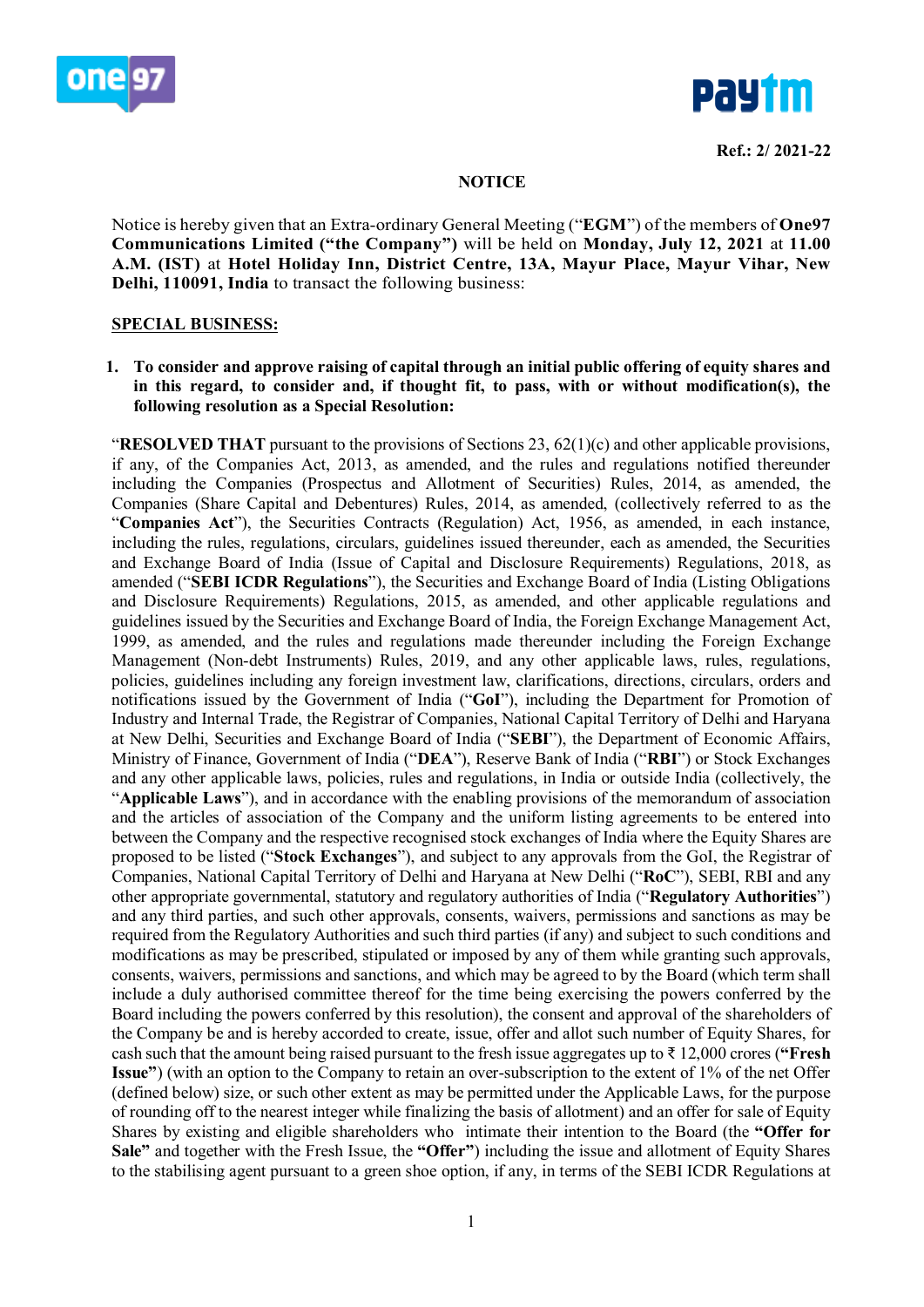



a price to be determined by the book building process in terms of the SEBI ICDR Regulations or otherwise in accordance with Applicable Laws, for cash at such premium or discount per Equity Share as allowed under Applicable Laws and as may be fixed and determined, in consultation with the BRLMs, in accordance with the SEBI ICDR Regulations, out of the authorised capital of the Company to any category of person or persons as permitted under Applicable Laws, who may or may not be the shareholder(s) of the Company as the Board may, decide, including anchor investors, if any, one or more of the members, employees (through a reservation or otherwise), Hindu undivided families, foreign portfolio investors, venture capital funds, alternative investment funds, foreign venture capital investors, multilateral and bilateral financial institutions, non-resident Indians, state industrial development corporations, insurance companies registered with the Insurance and Regulatory Development Authority of India, provident funds, pension funds, insurance funds set up by army, navy, or air force of the Union of India, insurance funds set up and managed by the Department of Posts, India, development financial institutions, trusts/societies registered under the Societies Registration Act, 1860, Indian mutual funds, systemically important nonbanking financial companies, members of group companies, Indian public, bodies corporate, companies (private or public) or other entities, authorities, and to such other persons in one or more combinations thereof, whether through the Offer or otherwise in one or more modes or combinations thereof and/or any other category of investors as may be permitted to invest under Applicable Laws and in one or more tranches in consultation with the BRLMs /or other advisors or such persons appointed for the Offer and on such terms and conditions as may be finalised by the Board in consultation with the BRLMs and that the Board in consultation with the BRLMs may finalise all matters incidental thereto as it may in its absolute discretion think fit.

**RESOLVED FURTHER THAT** the Equity Shares issued / transferred pursuant to the Offer shall be listed on one or more recognized stock exchanges in India.

**RESOLVED FURTHER THAT** the Board and such other persons as may be authorised by the Board be and is hereby authorised on behalf of the Company to make available for allocation a portion of the Offer to any category(ies) of persons permitted under Applicable Laws, including without limitation, eligible employees of the Company ("**Reservation**") or to provide a discount to the Offer price to retail individual bidders or eligible employees ("**Discount**"); and to take any and all actions in connection with any Reservation or Discount as the Board may think fit or proper in its absolute discretion, including, without limitation, to negotiate, finalize and execute any document or agreement, and any amendments, supplements, notices or corrigenda thereto; seek any consent or approval required or necessary; give directions or instructions and do all such acts, deeds, matters and things as the Board may, from time to time, in its absolute discretion, think necessary, appropriate, or desirable; and settle any question, difficulty, or doubt that may arise with regard to or in relation to the foregoing.

**RESOLVED FURTHER THAT** pursuant to the provisions of Sections  $62(1)(c)$ , 42 and any other applicable provisions, if any, of the Companies Act and other Applicable Laws, the consent and approval of the shareholders of the Company be and is hereby accorded to complete a private placement at the discretion of the Board of such number of Equity Shares as may be decided by the Board, to certain investors as permitted under Applicable Laws on or prior to filing of the red herring prospectus with the Registrar of Companies and SEBI ("**Pre-IPO Placement**"), at such other price as decided by the Company, in consultation with the BRLMs and/or other advisors, determine in light of the then prevailing market conditions in accordance with Applicable Laws and do all such other acts, deeds, matters and things as the Board may from time to time, in their absolute discretion deem fit and including without limitation, negotiate, finalize and execute any document or agreement, including without limitation any private placement offer letters, placement agreement, escrow agreement, term sheet and such other documents or any amendments or supplements thereto and to open any bank account for the purpose if required, and to open any shares or securities account or escrow or custodian accounts as may be required in connection therewith and generally to do all such acts, deeds, matters and things in relation to all matters incidental to the Pre-IPO Placement or in relation to the foregoing and to settle any question, difficulty, or doubt that may arise with regard thereto or in relation to the foregoing. In the event of a Pre-IPO Placement, the size of the Offer would be reduced to the extent of Equity Shares issued under the Pre-IPO Placement.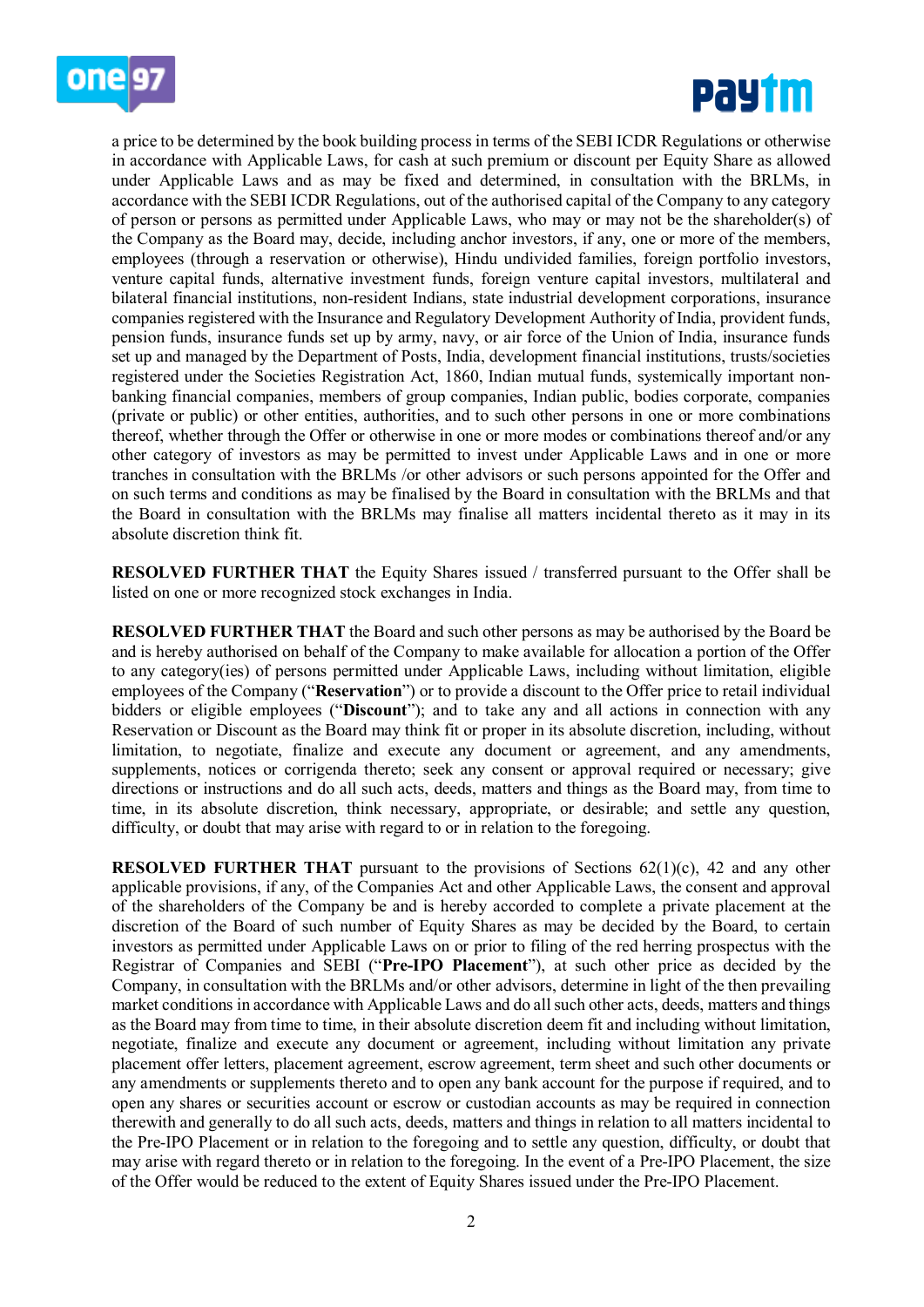



**RESOLVED FURTHER THAT** the Equity Shares so allotted under the Offer (including any reservation or green shoe option) shall be subject to the memorandum of association and the articles of association of the Company and shall rank *pari passu* in all respects with the existing Equity Shares of the Company including rights in respect of dividend.

**RESOLVED FURTHER THAT** for the purpose of giving effect to the above resolutions and any issue, transfer and allotment of Equity Shares pursuant to the Offer, the Board, or any committee thereof, in consultation with the BRLMs, be and is hereby authorised to determine the terms of the Offer including the class of investors to whom the Equity Shares are to be allotted or transferred, the number of Equity Shares to be allotted or transferred in each tranche, offer price, premium amount, discount (as allowed under Applicable Laws), Reservations, listing on one or more Stock Exchanges in India as the Board in its absolute discretion deems fit and do all such acts, deeds, matters and things in relation to the Offer including appointment of the intermediaries, opening escrow account, finalising the basis of allotment of the Equity Shares, and to negotiate, finalize and execute such deeds, documents agreements and any amendment thereto, as it may, in its absolute discretion, deem necessary, proper or desirable including arrangements with BRLMs, underwriters, escrow agents, legal advisors, etc., to approve incurring of expenditure and payment of fees, commissions, brokerage, remuneration and reimbursement of expenses in connection with the Offer and to settle or give instructions or directions for settling any questions, difficulties or doubts that may arise, in regard to the offering, Offer, transfer and allotment of the Equity Shares, and utilization of the Fresh Issue proceeds, if applicable and such other activities as may be necessary in relation to the Offer and to accept and to give effect to such modifications, changes, variations, alterations, deletions and/or additions as regards the terms and conditions as it may, in its absolute discretion, deem fit and proper in the best interest of the Company and the Offer, without requiring any further approval of the shareholders, except as required under law and that all or any of the powers conferred on the Company and the Board pursuant to these resolutions may be exercised by the Board or such committee thereof as the Board may constitute in its behalf.

**RESOLVED FURTHER THAT**, the Board and or a duly constituted committee thereof, including the IPO committee, be and is hereby authorised to delegate all or any of the powers to any of the directors/ employees of the Company herein conferred in such manner as it may deem fit for the purpose of giving effect to the above resolutions and any offer, issue, allotment or transfer of Equity Shares pursuant to the Offer, including, without limitation, to the following:

- (i) constituting a committee for the purposes of issue, offer, allotment and transfer of Equity Shares, credit of Equity Shares to the demat accounts of the successful allottees and other matters in connection with or incidental to the Offer, including, without limitation for, determining the anchor investor portion and allocate such number of Equity Shares to anchor investors the terms and conditions of the Offer relating to timing (including opening and closing dates of the Offer, etc.) and pricing (price band, issue price, including to anchor investors, etc.), and to accept any amendments, modifications, variations or alterations thereto;
- (ii) to constitute such other committees of the Board, as may be required under the Applicable Laws, including as provided in the SEBI Listing Regulations;
- (iii) authorization of any director or directors of the Company or other officer or officers of the Company, including by the grant of power of attorney, to do such acts, deeds and things as such authorized person in his/her/its absolute discretion may deem necessary or desirable in connection with any issue, offer allotment or transfer of Equity Shares;
- (iv) giving or authorizing any concerned person on behalf of the Company to give such declarations, affidavits, certificates, consents and authorities as may be required from time to time;
- (v) appointing the BRLMs in accordance with the provisions of the Applicable Laws;
- (vi) seeking, if required, any approval, consent or waiver from the Company's lenders, and/or parties with whom the Company has entered into various commercial and other agreements, and/or any/all concerned government and regulatory authorities in India, and/or any other approvals, consents or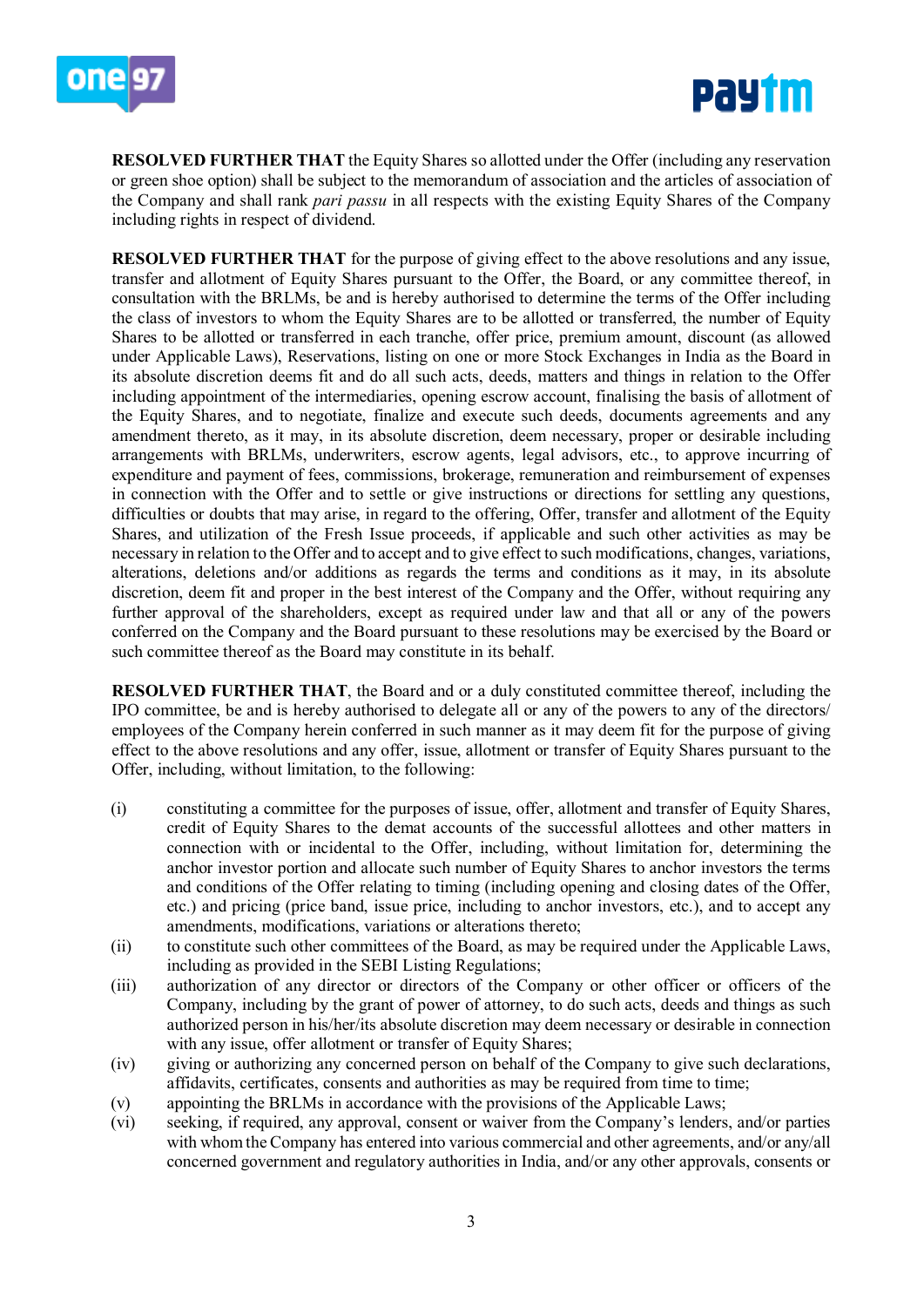



waivers that may be required in connection with any issue, offer and allotment of Equity Shares and approving and issuing advertisements in relation to the Offer;

- (vii) deciding in consultation with the BRLMs, the pricing and terms of the Equity Shares, and all other related matters, including the determination of the minimum subscription for the Offer, the Offer Price, the price band (including offer price for anchor investors), the size and all other terms and conditions of the Offer including the number of Equity Shares to be offered and transferred in the Offer, the Bid / Offer Opening and Bid/Offer Closing Date (including bid opening and bid closing dates for anchor investors), Discount (if any), Reservation, in accordance with the Applicable Laws;
- (viii) taking on record the approval of the Selling Shareholder for offering their Equity Shares in the Offer for Sale;
- (ix) approval of the draft red herring prospectus (the **"DRHP"**), the red herring prospectus (the **"RHP"**) and the prospectus (the **"Prospectus"**), the abridged prospectus ("Abridged Prospectus"), Confirmation of Allocation Note, applications and the preliminary and final international wrap (including amending, varying or modifying the same or providing any notices, addenda, or corrigenda thereto, together with any summaries thereto, as may be considered desirable or expedient) in relation to the Offer as finalized in consultation with the BRLMs, in accordance with the Applicable Laws;
- (x) withdrawing the DRHP or the RHP or not proceeding with the Offer at any stage, after consultation with the BRLMs in accordance with the Applicable Laws;
- (xi) seeking the listing of the Equity Shares on the Stock Exchanges, submitting the listing application to such Stock Exchanges and taking all actions that may be necessary in connection with obtaining such listing;
- (xii) appointing, instructing and entering into arrangements with the BRLMs, co-managers, underwriters, syndicate members, brokers, escrow collection banks, refund banks, sponsor bank, registrar, legal counsels, printers, advertising agency(ies), experts, auditors and any other agencies, intermediaries or persons (including any successors or replacements thereof) whose appointment is required in relation to the Offer and to negotiate and finalize the terms of their appointment, including but not limited to execution of the mandate letters with the BRLMs;
- (xiii) finalization of, approving, adopting and arrangement for the submission of the DRHP to be submitted to the SEBI and the Stock Exchanges for receiving comments, the RHP and the Prospectus (including amending, varying or modifying the same, as may be considered desirable or expedient), the preliminary and final international wrap and any amendments, supplements, notices or corrigenda thereto for the issue of Equity Shares including incorporating such alterations/ corrections/ modifications as may be required by SEBI, Registrar of Companies, National Capital Territory of Delhi and Haryana at New Delhi, or any other relevant governmental and statutory authorities or in accordance with all applicable laws, rules, regulations, notifications, circulars, orders and guidelines ;
- (xiv) authorization of the maintenance of a register of holders of the Equity Shares;
- (xv) finalization of the basis of allotment of the Equity Shares, in accordance with Applicable Laws;
- (xvi) to decide the total number of Equity Shares to be reserved for allocation to eligible categories of investors, if any, in accordance with Applicable Laws and on permitting existing shareholders to sell any Equity Shares of the Company held by them;
- (xvii) to issue advertisements in such newspapers as it may deem fit and proper in accordance with Regulation 60 of the SEBI ICDR Regulations and the other Applicable Laws;
- (xviii) to open and operate separate escrow accounts and or any other account, with scheduled banks to receive applications along with application monies in relation to the Offer in terms of Section 40(3) of the Companies Act, 2013 and to authorize one or more officers of the Company to execute all documents/deeds as may be necessary in this regard;
- (xix) to determine the price at which the Equity Shares are offered, allocated, issued, transferred and/or allotted to investors in the IPO in accordance with applicable regulations in consultation with the BRLMs and/or any other advisors, if any;
- (xx) to negotiate, finalise, sign, execute and deliver or arrange the delivery of the offer agreement, syndicate agreement, cash escrow agreement, share escrow agreement, underwriting agreement,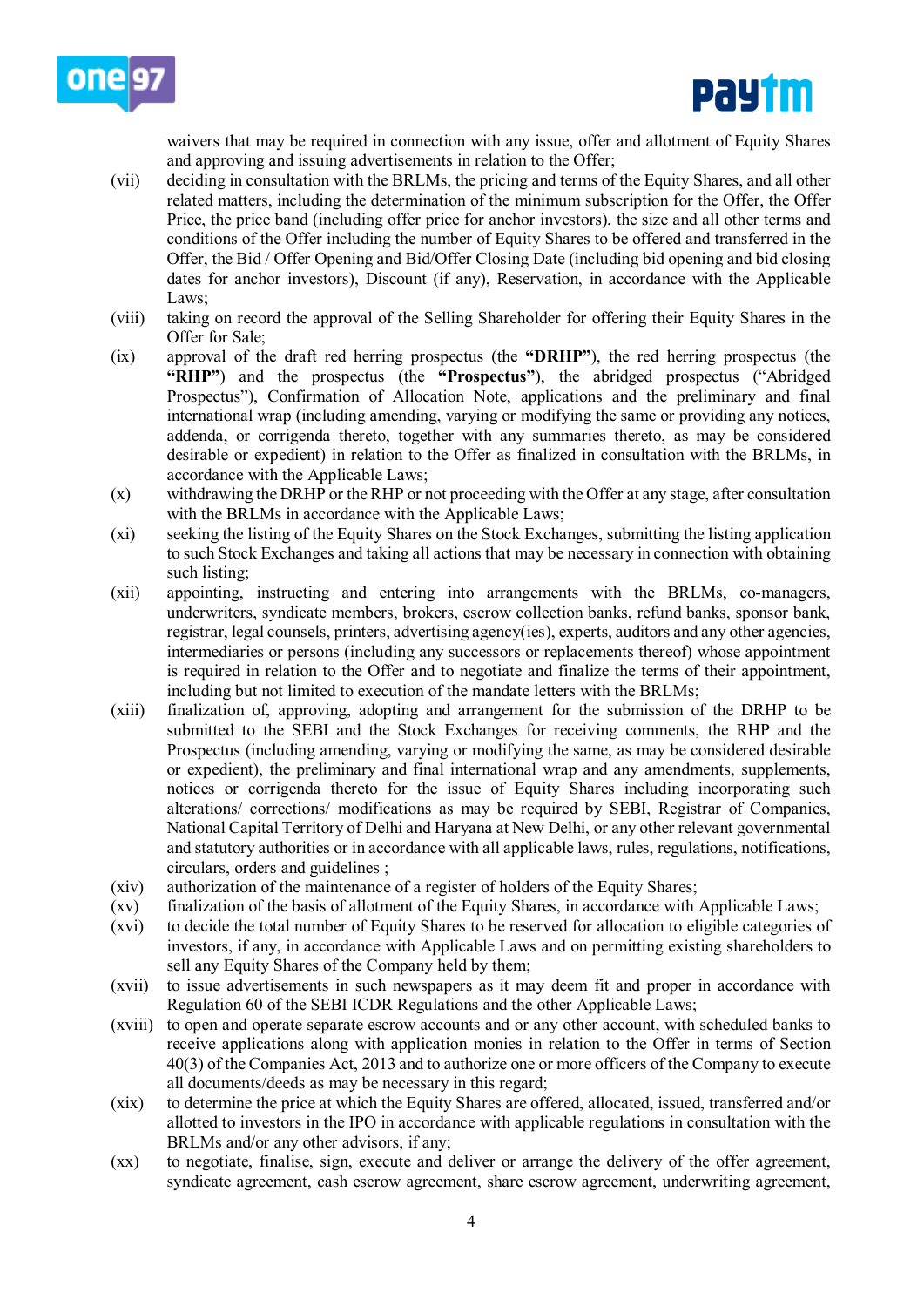



agreements with the registrar to the Offer and the advertising agency and all other agreements, documents, deeds, memorandum of understanding and other instruments whatsoever, any amendment(s) or addenda thereto, including, with respect to the payment of commissions, brokerages and fees with the registrar to the Offer, legal counsels, auditors, stock exchanges, BRLMs and other agencies/intermediaries in connection with Offer with the power to authorize one or more officers of the Company to negotiate, execute and deliver all or any of the aforesaid documents;

- (xxi) to open, maintain, operate and close a bank account of the Company in terms of the share escrow agreement and cash escrow agreement for the handling of refunds for the Offer and to authorize one or more officers/ employees of the Company to execute all documents/deeds as may be necessary in this regard;
- (xxii) to make any applications to, seek clarifications/exemptions and obtain approvals from, if necessary, FIFP, RBI, SEBI, Corporate Debt Restructuring Cell or to any other statutory and governmental authorities in connection with the Offer, as may be required, (including for the purpose of offer of shares by the Company to non-resident investors, including NRIs and FIIs) and wherever necessary, incorporate such modifications, amendments, alterations, corrections as may be required in the DRHP, the RHP and the Prospectus;
- (xxiii) to seek, if required, the consent of the lenders to the Company and/or the lenders to the subsidiaries of the Company, industry data providers, joint venture partners, parties with whom the Company has entered into various commercial and other agreements including, without limitation customers, suppliers, strategic partners of the Company, all concerned government and regulatory authorities in India or outside India, and any other consents that may be required in connection with the Offer in accordance with the Applicable Laws;
- (xxiv) to settle all questions, difficulties or doubts that may arise from time to time in relation to such issues or allotment, as it may in its absolute discretion deem fit;
- (xxv) to do all acts and deeds, and negotiate, finalise, settle, execute and deliver or arrange the delivery of all documents, agreements, forms, certificates, undertakings, letters and instruments as may be necessary, appropriate or advisable in order to carry out the purposes and intent of the foregoing for the purpose of or in connection with the Offer and any documents or instruments so executed and delivered or acts and things done or caused to be done by committee shall be conclusive evidence of the authority of the committee in so doing;
- (xxvi) to authorize and approve the incurring of expenditure, including the payment of fees, commissions and remuneration and expenses in connection with the Offer;
- (xxvii) to submit undertaking/certificates or provide clarifications to the Securities Exchange Board of India and the Stock Exchanges where the Equity Shares of the Company are proposed to be listed;
- (xxviii) to make applications to the Stock Exchanges for in-principle approval for listing of its equity shares and to execute and to deliver or arrange the delivery and file such papers and documents with the Stock Exchanges, including a copy of the DRHP filed with the Securities Exchange Board of India, as may be required for the purpose;
- (xxix) to issue receipts, allotment letters, confirmation of allocation notes either in physical or electronic mode representing the underlying Equity Shares in the capital of the Company with such features and attributes as may be required and to provide for the tradability and free transferability thereof as per market practices and regulations, including listing on one or more Stock Exchanges, with power to authorise one or more officers of the Company to sign all or any of the afore stated documents;
- (xxx) to authorize and empower officers of the Company (each, an "Authorized Officer"), for and on behalf of the Company, to execute and deliver, on a several basis, any declarations, affidavits, certificates, consents, agreements and arrangements as well as amendments or supplements thereto as may be required from time to time or that the Authorized Officers consider necessary, appropriate or advisable, in connection with the IPO, including, without limitation, engagement letter(s), memoranda of understanding, the listing agreements, the registrar's agreement, the depositories agreements, the issue agreement with the BRLMs (and other entities as appropriate), the underwriting agreement, the syndicate agreement, the escrow agreement and confirmation of allocation notes, with the BRLMs, lead manager, syndicate members, bankers to the IPO, registrar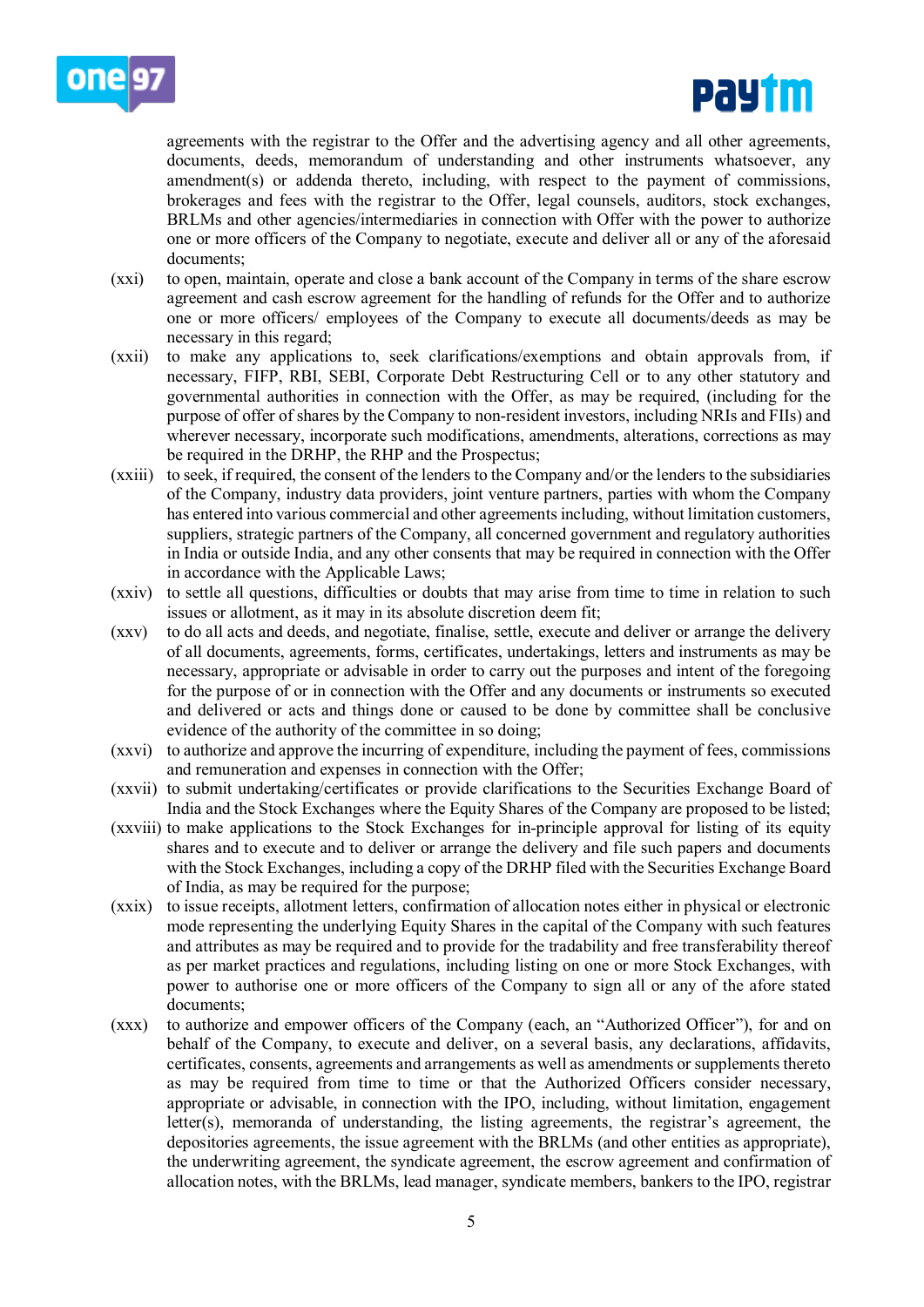



to the IPO, bankers to the Company, managers, underwriters, guarantors, escrow agents, accountants, auditors, legal counsels, depositories, trustees, custodians, advertising agencies, and all such persons or agencies as may be involved in or concerned with the Offer, if any and to do or cause to be done any and all such acts or things that the Authorized Officer may deem necessary, appropriate or desirable in order to carry out the purpose and intent of the foregoing resolutions for the Offer and any such agreements or documents so executed and delivered and acts and things done by any such Authorized Officer shall be conclusive evidence of the authority of the Authorized Officer and the Company in so doing;

- (xxxi) acceptance and appropriation of the proceeds of the Fresh Issue in accordance with the Applicable Laws; and
- (xxxii) to do any other act and/or deed, to negotiate and execute any document(s), application(s), agreement(s), undertaking(s), deed(s), affidavits, declarations and certificates, and/or to give such direction as it deems fit or as may be necessary or desirable with regard to the Offer."

**RESOLVED FURTHER THAT** in connection with any of the foregoing resolutions, Mr. Vijay Shekhar Sharma, Managing Director, Mr. Madhur Deora, President and Group Chief Financial Officer, Mr. Vikas Garg, Chief Financial Officer and Mr. Amit Khera, Company Secretary of the Company be and are hereby severally authorised to execute and deliver any and all other documents, papers or instruments, issue and provide certificates and to do or cause to be done any and all acts or things as may be necessary, appropriate or advisable in order to carry out the purposes and intent of the foregoing resolutions for the Offer; and any such documents so executed and delivered or acts and things done or caused to be done shall be conclusive evidence of the authority of the Company in so doing and any document so executed and delivered or acts and things done or caused to be done prior to the date hereof are hereby ratified, confirmed and approved as the acts and deeds of the Company, as the case may be.

**RESOLVED FURTHER THAT** any Directors of the Company and/ or Mr. Amit Khera, Company Secretary is authorised to certify the true copy of the aforesaid resolutions and the same may be forwarded to any concerned authorities for necessary action."

**2. To consider and approve declassification of Mr. Vijay Shekhar Sharma from his status as promoter of the Company, and in this regard, to consider and, if thought fit, to pass, with or without modification(s), the following resolution as Ordinary Resolution:**

"**RESOLVED THAT** the shareholders of the Company hereby take on record that Mr. Vijay Shekhar Sharma shall henceforth **not** be identified as a 'promoter' of the Company for any purpose, regulatory, statutory, commercial or otherwise, under any applicable law, including without limitation, the Companies Act, 2013 and the rules framed thereunder ("**Companies Act**"), the Securities and Exchange Board of India (Issue of Capital and Disclosure Requirements) Regulations, 2018 ("**ICDR Regulations**"), the Securities and Exchange Board of India (Listing Obligations and Disclosure Requirements) Regulations, 2015 ("**LODR Regulations**"), the Securities and Exchange Board of India (Substantial Acquisition of Shares and Takeovers) Regulations, 2011 ("**SAST Regulations**") and the Securities and Exchange Board of India (Prohibition on Insider Trading) Regulations, 2015 ("**PIT Regulations**"), each, as amended.

**RESOLVED FURTHER THAT** Mr. Madhur Deora, President & Group Chief Financial Officer, Mr. Vikas Garg, Chief Financial Officer and Mr. Amit Khera, Company Secretary of the Company be and are hereby severally authorized to do all such acts and things including filing of required forms/returns, that may be necessary or expedient to give effect to above resolutions."

**3. To consider and adopt new articles of association ("AOA") of the company, and in this regard, to consider and, if thought fit, to pass, with or without modification(s), the following resolution as a Special Resolution:**

"**RESOLVED THAT**, pursuant to the provisions of Section 14 and other applicable provisions of the Companies Act, the applicable provisions of the Securities Contracts (Regulation) Act, 1956, as amended,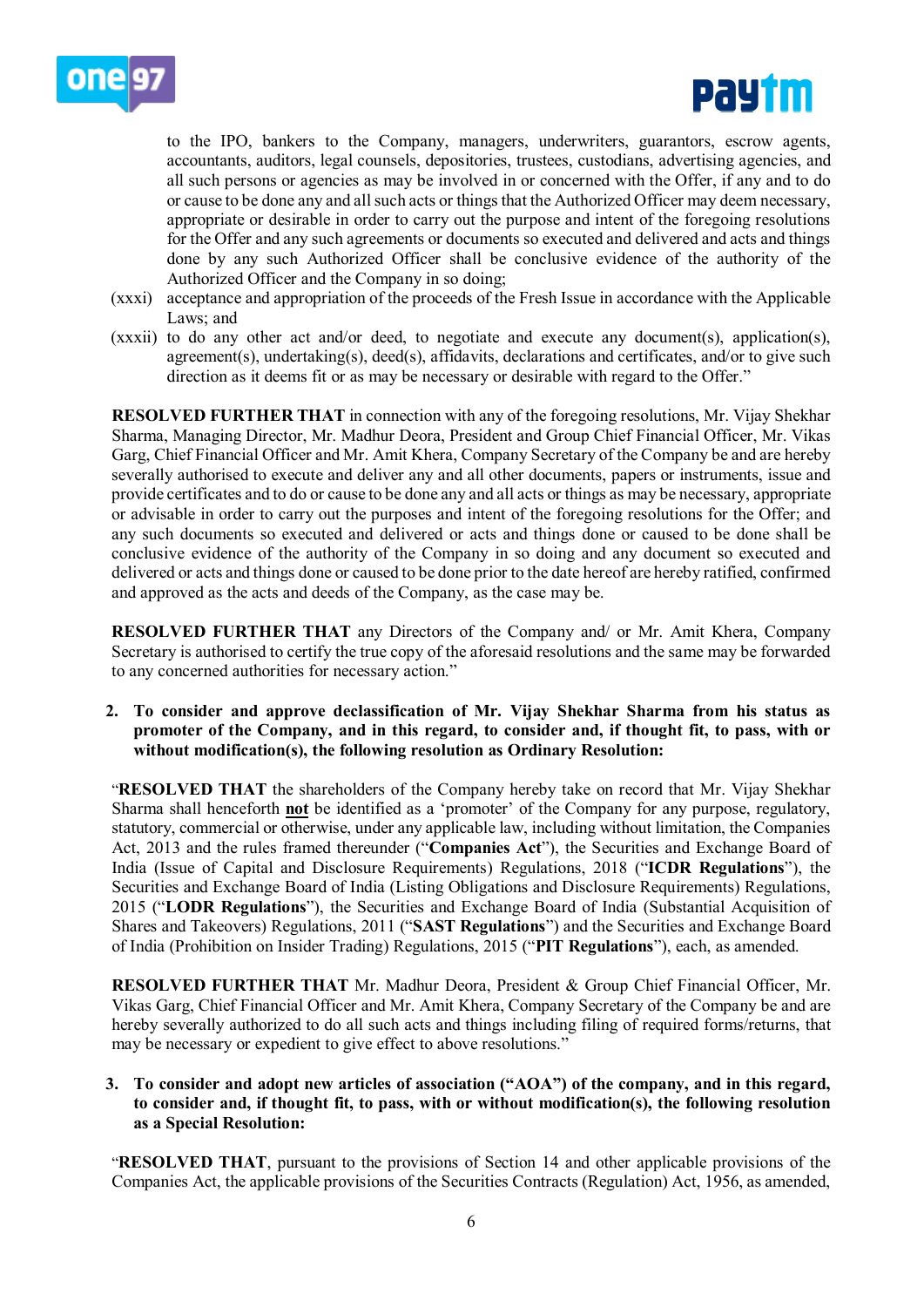



the Securities Contracts (Regulation) Rules, 1957, as amended, and the Securities and Exchange Board of India (Listing Obligations and Disclosure Requirements) Regulations, 2015, as amended, and the listing requirements of the stock exchange(s) where the securities of the Company are proposed to be listed and in accordance with the enabling provisions of the memorandum and articles of association and subject to the applicable provisions of any other applicable law, the consent and approval of the shareholders be and is hereby accorded for substitution of the existing set of articles of association of the Company with the new set of articles of association of the Company and the same be approved and adopted as the new articles of association of the Company in total exclusion and substitution of the existing articles of association of the Company.

**RESOLVED FURTHER THAT,** Mr. Vijay Shekhar Sharma, Managing Director, Mr. Madhur Deora, President and Group Chief Financial Officer, Mr. Vikas Garg, Chief Financial Officer and Mr. Amit Khera, Company Secretary of the Company be and are hereby severally authorized to file necessary forms with the Registrar of Companies, National Capital Territory of Delhi and Haryana at New Delhi and do all such acts, deeds, matters and things as may be required to be done to give effect to the above resolution.

**RESOLVED FURTHER THAT**, a copy of the above resolution, certified to be true by any Director and/ or Mr. Amit Khera, Company Secretary, be forwarded to concerned authorities for necessary actions."

#### **4. To consider and adopt amendments to One97 Employee Stock Option Scheme 2019, and in this regard, to consider and, if thought fit, to pass, with or without modification(s), the following resolution as a Special Resolution:**

"**RESOLVED THAT**, pursuant to Section 62(l)(b) of the Companies Act, 2013 read with Rule 12 of the Companies (Share Capital and Debentures) Rules, 2014 and all other applicable provisions of the Companies Act, 2013, and the rules notified thereunder (including any statutory modification(s) or reenactment thereof, for the time being in force) and subject to the Securities and Exchange Board of India (Share Based Employee Benefits) Regulations, 2014, as amended, ("**SEBI SBEB Regulations**") provisions contained in the memorandum of association and the articles of association of the Company, the applicable provisions of the Securities and Exchange Board of India (Listing Obligations and Disclosure Requirements) Regulations, 2015 and other rules, regulations and guidelines of any/ various statutory/ regulatory authority(ies) that are or may become applicable (collectively referred herein as the "**Applicable Laws**") and subject to any approvals, permissions and sanctions of any / various authority(ies) as may be required and such conditions and modifications as may be prescribed or imposed while granting such approvals, permissions and sanctions, which may be agreed to by the board of directors of the Company (hereinafter referred to as the "**Board**"), the consent of the shareholders be and is hereby accorded to amend the One 97 Employee Stock Option Scheme 2019 ("**ESOP 2019**"), for compliance with the requirements under Applicable Laws.

**RESOLVED FURTHER THAT**, to give effect to the above resolution, Mr. Vijay Shekhar Sharma, Managing Director, Mr. Madhur Deora, President and Group Chief Financial Officer, Mr. Vikas Garg, Chief Financial Officer and Mr. Amit Khera, Company Secretary of the Company, be and are hereby severally authorised to do all such acts, deeds, matters and things, including to settle any question, difficulty or doubt that may arise and to finalise and execute all documents and writings as may be necessary and make such filings/ applications with the regulatory authorities including the Registrar of Companies, National Capital Territory of Delhi and Haryana at New Delhi effectively implement this resolution.

**RESOLVED FURTHER THAT**, the Board or any other official(s) of the company, as may be authorised by the Board be and is hereby authorized to make any modifications or revisions in the ESOP 2019 as it may deem fit, from time to time, provided that the same is in conformity with the Companies Act, the Companies (Share Capital and Debenture) Rules, 2014, as amended, the SEBI SBEB Regulations, the memorandum and articles of association of the Company and any other applicable laws.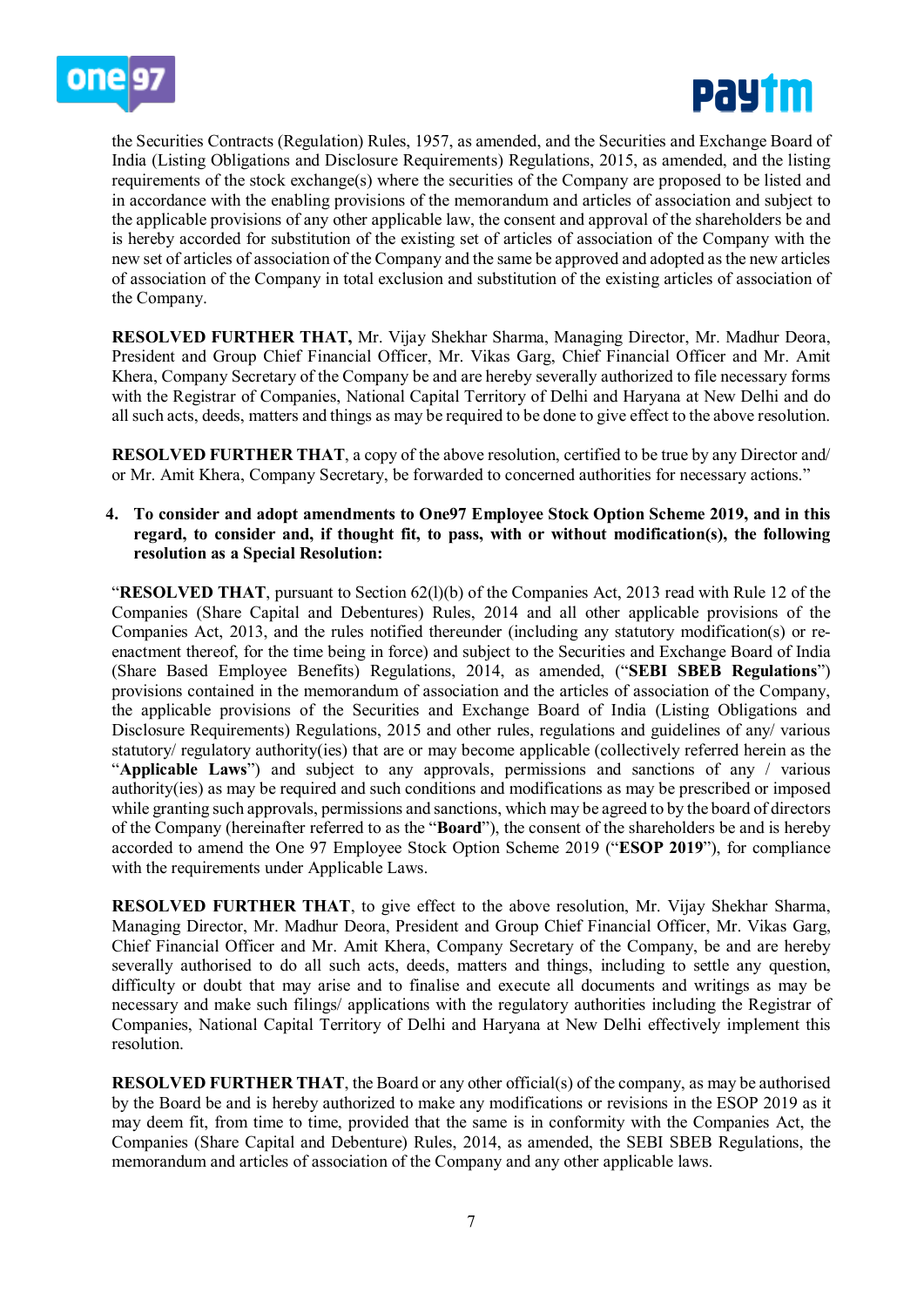



**RESOLVED FURTHER THAT**, a copy of the above resolution, certified to be true by any Director and/ or Mr. Amit Khera, Company Secretary, be forwarded to concerned authorities for necessary actions."

**5. To consider and adopt amendments to One97 Employee Stock Option Scheme 2008, and in this regard, to consider and, if thought fit, to pass, with or without modification(s), the following resolution as a Special Resolution:**

"**RESOLVED THAT**, pursuant to Section 62(l)(b) of the Companies Act, 2013 read with Rule 12 of the Companies (Share Capital and Debentures) Rules, 2014 and all other applicable provisions of the Companies Act, 2013, and the rules notified thereunder (including any statutory modification(s) or reenactment thereof, for the time being in force) and the provisions contained in the memorandum of association and the articles of association of the Company, the applicable provisions of the Securities and Exchange Board of India (Listing Obligations and Disclosure Requirements) Regulations, 2015 and other rules, regulations and guidelines of any/ various statutory/ regulatory authority(ies) that are or may become applicable (collectively referred herein as the "**Applicable Laws**") and subject to any approvals, permissions and sanctions of any / various authority(ies) as may be required and such conditions and modifications as may be prescribed or imposed while granting such approvals, permissions and sanctions, which may be agreed to by the board of directors of the Company (hereinafter referred to as the "**Board**"), the consent of the shareholders be and is hereby accorded to amend the One97 Employee Stock Option Scheme 2008.

**RESOLVED FURTHER THAT, in compliance with the requirements under the Securities and** Exchange Board of India (Share Based Employee Benefits) Regulations, 2014, no further grants shall be made under One97 Employee Stock Option Scheme 2008.

**RESOLVED FURTHER THAT**, to give effect to the above resolution, Mr. Vijay Shekhar Sharma, Managing Director, Mr. Madhur Deora, President and Group Chief Financial Officer, Mr. Vikas Garg, Chief Financial Officer and Mr. Amit Khera, Company Secretary of the Company, be and are hereby severally authorised to do all such acts, deeds, matters and things, including to settle any question, difficulty or doubt that may arise and to finalise and execute all documents and writings as may be necessary.

**RESOLVED FURTHER THAT**, a copy of the above resolution, certified to be true by any Director and/ or Mr. Amit Khera, Company Secretary, be forwarded to concerned authorities for necessary actions."

**Regd. Off: One 97 Communications Limited First Floor, Devika Tower, Nehru Place, New Delhi-110019 CIN: U72200DL2000PLC108985 Website: [www.One97.com](http://www.one97.com/)**

**By order of the Board of the Directors For One 97 Communications Limited**

> **Sd/- Amit Khera Company Secretary**

**Place:** Noida, Uttar Pradesh **Date:** June 18, 2021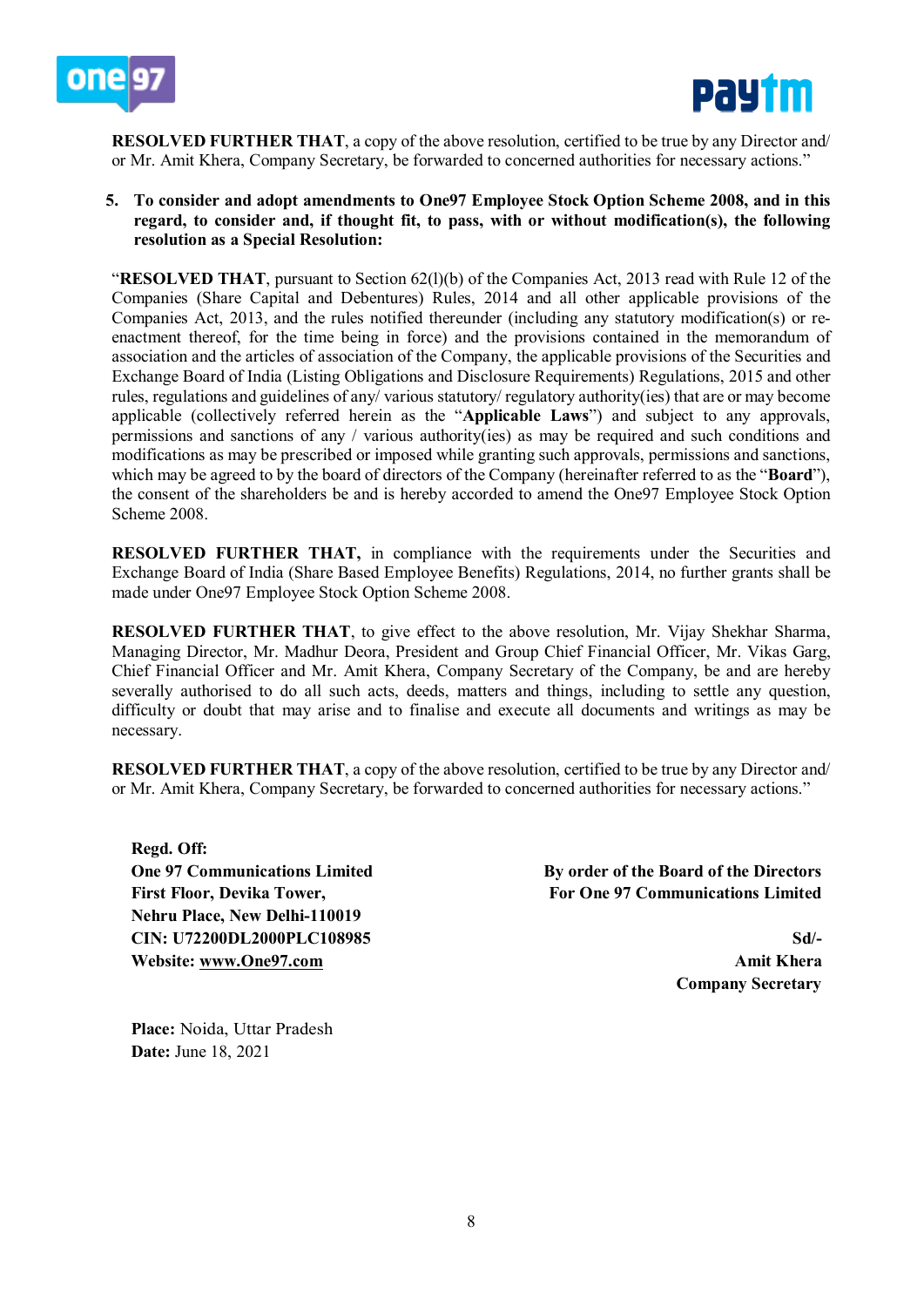



### **NOTES***:*

1. **A MEMBER ENTITLED TO ATTEND AND VOTE AT THE EXTRA-ORDINARY GENERAL MEETING ("EGM") IS ENTITLED TO APPOINT A PROXY, OR WHERE THAT IS ALLOWED, ONE OR MORE PROXIES, TO ATTEND AND VOTE INSTEAD OF HIMSELF/ HERSELF AND SUCH PROXY NEED NOT BE A MEMBER. DULY STAMPED, SIGNED AND FILLED IN PROXY FORMS (COMPLETED IN ALL ASPECTS) SHALL BE DEPOSITED AT THE REGISTERED OFFICE OF THE COMPANY BEFORE THE EGM. THE PROXY FORM IS ANNEXED TO THIS NOTICE.**

A person can act as a proxy on behalf of members upto and not exceeding fifty and holding in aggregate not more than ten percent of the total share capital of the Company carrying voting rights. A member holding more than ten percent of the total share capital of the company carrying voting rights may appoint a single person as proxy and such person shall not act as a proxy for any other person or member**.**

- 2. Corporate members intending to send their authorized representatives to attend the EGM are requested to send a certified copy of their board resolution or any other document validly executed by its director or other authorized signatories/persons, authorizing their representative to attend and vote on their behalf at the EGM.
- 3. Members who hold shares in dematerialized form are requested to bring their client ID and DP ID for easier identification of attendance at the meeting. In case of joint holders, the Member whose name appears as the first holder in the order of names as per the Register of Members of the Company will be entitled to vote at the EGM
- 4. An explanatory statement pursuant to section 102 of the Act relating to the special business to be transacted at the EGM is annexed hereto.
- 5. All documents referred to in the Notice calling the EGM and the Explanatory Statement are available with the Company for inspection by the Members upto the date of this meeting. The same will be shared with the members on receipt of request.
- 6. Entry to the place of meeting will be regulated by an attendance slip which is annexed to this notice. The members/proxies attending the meeting are kindly requested to complete the enclosed attendance slip and affix their signature at the place provided thereon and hand it over at the entrance.
- 7. Route map showing directions to reach the venue of the general meeting is annexed.
- 8. Shareholder may note that Notice of EGM has been uploaded on the website of the Company at [www.One97.com.](http://www.one97.com/) The Notice can also be accessed from the website of Link Intime India Private Limited (agency for providing the Remote e-Voting facility) i.e. [https://instavote.linkintime.co.in](https://instavote.linkintime.co.in/)
- 9. Non-Resident Indian members are requested to inform the Company's RTA, immediately of any change in their residential status on return to India for permanent settlement, their bank account maintained in India with complete name, branch, account type, account number and address of the bank with Pin Code, IFSC and MICR Code, as applicable if such details were not furnished earlier.
- 10. Members holding shares in physical form are requested to notify immediately changes, if any, in their address or bank mandate to the Company/Registrar & Share Transfer Agents (RTA) i.e. Link Intime India Private Limited ("**LIIPL**") quoting their Folio Number and Bank Account Details along with self-attested documentary proofs. Members holding shares in the dematerialized (electronic) form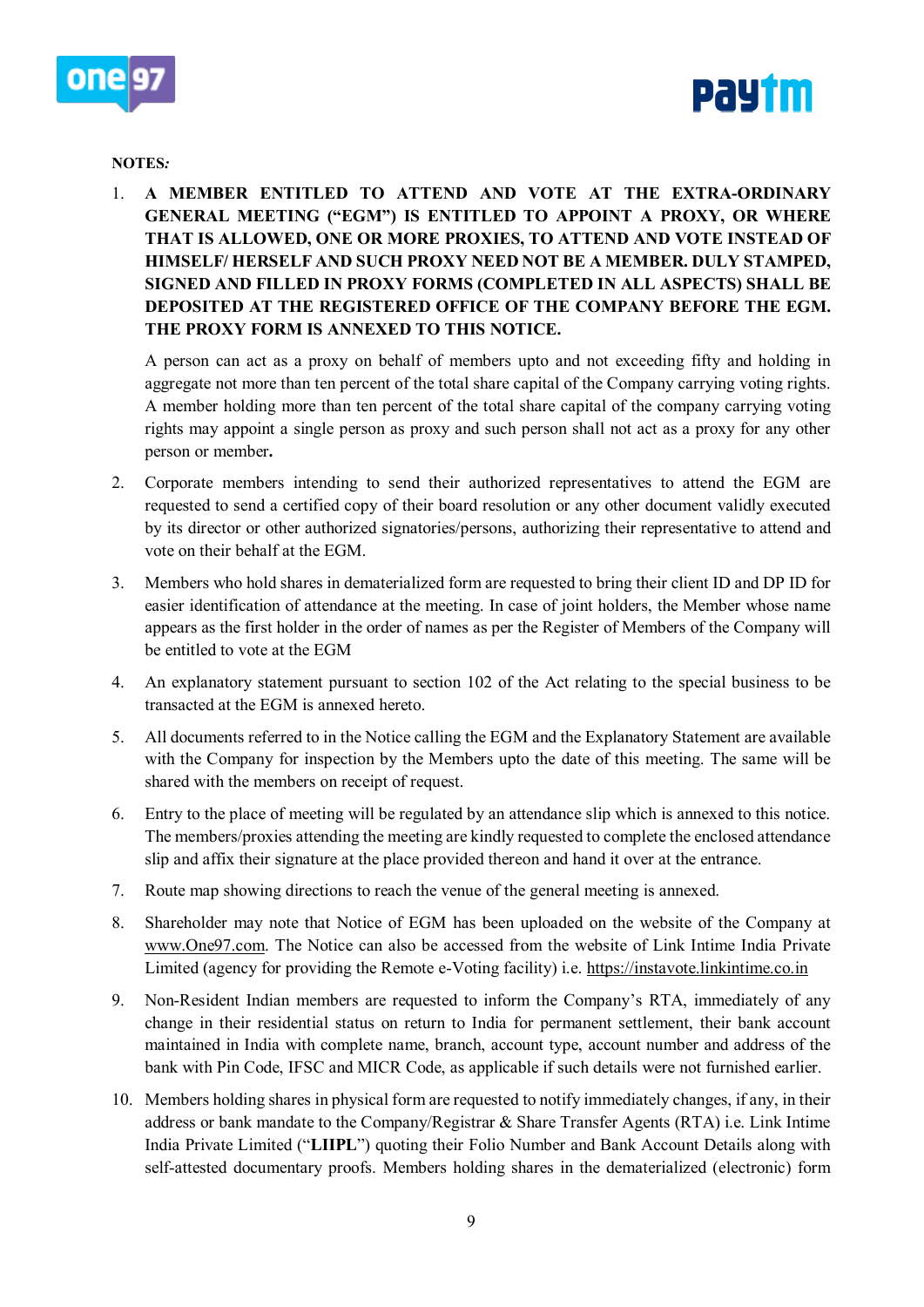



may update such details with their respective Depository Participants. The Company or its Registrars cannot act on any request received directly from the shareholders holding shares in electronic form for any change of bank particulars or bank mandates. Such changes are to be advised only to the Depository Participant of the shareholders.

- 11. In compliance with Section 108 of the Act, read with the corresponding rules, the Company has provided a facility to its members to exercise their votes electronically through the electronic voting ("e-voting") facility provided by the LIIPL. The manner of voting remotely is provided in the instructions for e-voting section which forms part of this Notice.
- 12. The Board has appointed Mr. Nitesh Latwal, Company Secretary in Practice and Partner of PI & Associates, as the Scrutinizer to scrutinize the process of e-voting and voting through poll in a fair and transparent manner.
- 13. The Scrutinizer shall, immediately after the conclusion of e-voting at the EGM, thereafter unblock the votes cast through remote e-voting and make, not exceeding 3 days of conclusion of the meeting, a consolidated Scrutinizer Report of the total votes cast in favour or against, if any, to the Chairman or a person authorised by him in writing, who shall countersign the same and declare the results accordingly.
- 14. The Results declared along with the Scrutinizer's Report shall be placed on the website of the Company at [www.One97.com](http://www.one97.com/) and on the website of Link Intime India Private Limited at [https://instavote.linkintime.co.in](https://instavote.linkintime.co.in/) immediately after the declaration of Result by the Chairman or any person authorized by him in writing.
- 15. Members, who cast their vote by remote e-voting, may attend the EGM but will not be entitled to cast their votes once again. During the voting period, members can login to LIIPL's e-voting platform any number of times till they have voted on all the resolutions. Once the vote on a resolution is cast by a member, whether partially or otherwise, the member shall not be allowed to change it subsequently or cast the vote again. The facility of voting through polling papers shall also be made available at the venue of the EGM
- 16. Members who have not registered their e-mail addresses are requested to register the same with the Company's Registrars and Transfer Agents/ Depository Participant(s) for sending future communication(s) in electronic form.
- 17. The Notice of the EGM and instructions for e-voting along with Attendance Slip and Proxy Form are being sent by electronic mode to all members as on June 11, 2021 whose e-mail address are registered with the Company/Depository Participant(s) unless member has requested for hard copy of the same. The Notice calling the EGM has been uploaded on the website of the Company at [www.One97.com](http://www.one97.com/) and is also available on the website of LIIPL (agency for providing the Remote e-Voting facility) i.e. [https://instavote.linkintime.co.in](https://instavote.linkintime.co.in/)
- 18. The Chairman shall, at the EGM and at the end of the discussion on the resolutions on which voting is to be held, allow voting with the assistance of scrutinizer and e-voting agency i.e. LIIPL by use of "Polling Paper / e-voting (Insta Poll)" for all those members who shall be present at the EGM but have not caste votes by availing the e-voting facility.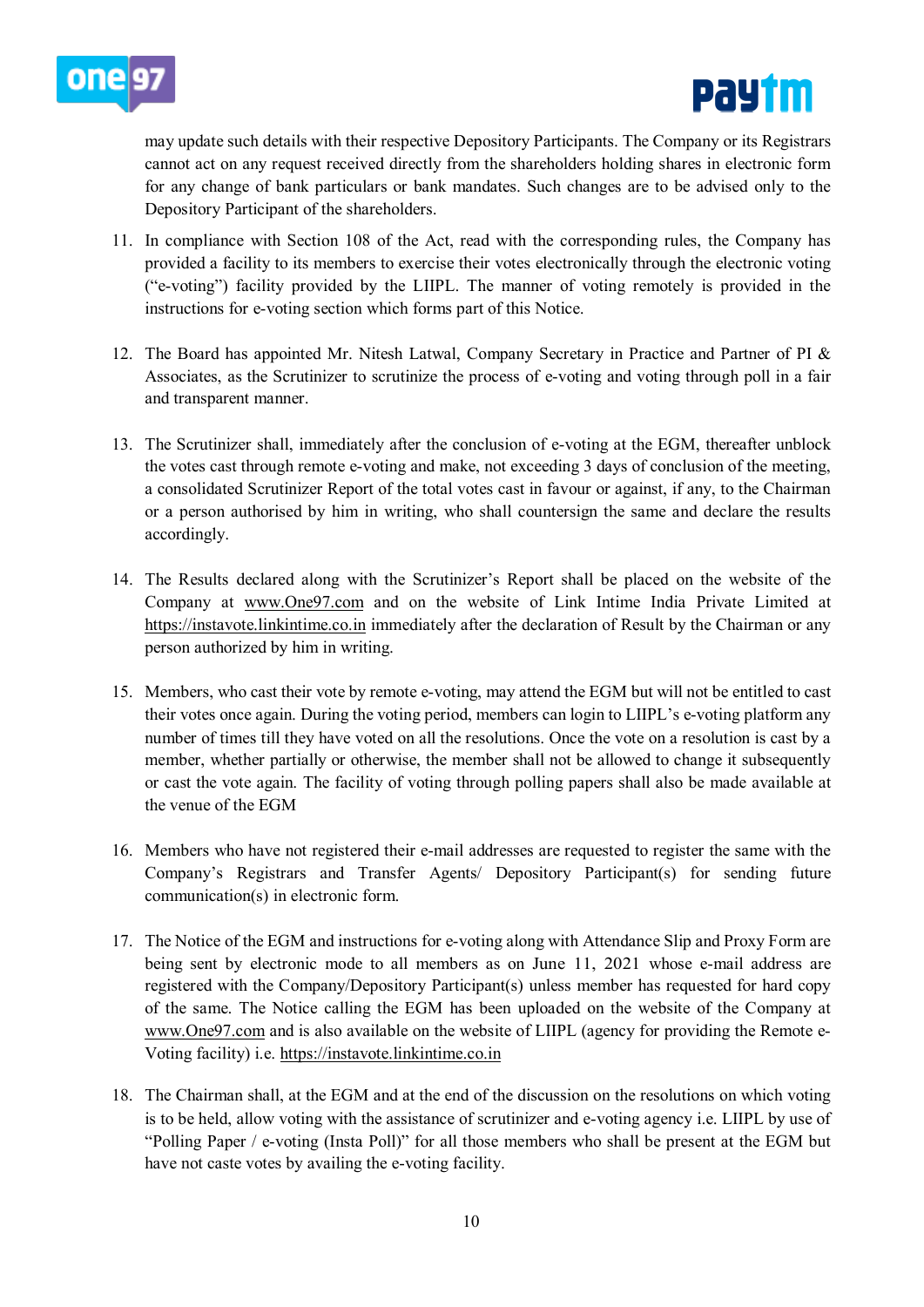



### 19. **Instructions for shareholders to vote electronically:**

- i. The remote e-voting period begins on **Friday, July 09, 2021 at 9.00 A.M. (IST)** and ends on **Sunday, July 11, 2021** at **5.00 P.M. (IST**). The e-voting module shall be disabled by Link Intime India Private Limited for voting thereafter. A person who is not a member as on the cut-off date shall treat this notice for information purpose only.
- ii. The voting rights of members shall be in proportion to their shares of the paid-up equity share capital of the Company as on the cut-off date i.e. **Monday, July 5, 2021**. A person whose name is recorded in the Register of Members maintained by Registrar and Share Transfer Agent or in the Register of Beneficial Owners maintained by the depositories as on the cut-off date shall be entitled to avail the facility of e-voting as well as voting at the meeting through polling paper.
- iii. Any person, who acquires shares of the Company and becomes a member of the Company after dispatch of the Notice and holds shares as on the cut-off date i.e., **Monday, July 5, 2021**, may obtain the Login Id and Password by following instructions mentioned below.
- iv. Shareholders who have already voted electronically prior to the meeting date would not be entitled to vote at the meeting venue.

### v. **Procedure for Remote E-voting**

Pursuant to SEBI circular dated December 9, 2020 on e-Voting facility, Individual shareholders holding securities in demat mode can vote through their demat account maintained with Depositories and Depository Participants only post 9th June, 2021.

Shareholders are advised to update their mobile number and email Id in their demat accounts to access e-Voting facility.

| <b>Type</b><br>of <sub>1</sub>                                                           | <b>Login Method</b>                                                                                                                                                                                                                                                                                                                                                                                                                                               |
|------------------------------------------------------------------------------------------|-------------------------------------------------------------------------------------------------------------------------------------------------------------------------------------------------------------------------------------------------------------------------------------------------------------------------------------------------------------------------------------------------------------------------------------------------------------------|
| shareholders                                                                             |                                                                                                                                                                                                                                                                                                                                                                                                                                                                   |
| Individual<br>Shareholders<br>holding<br>securities<br>in demat mode with<br><b>NSDL</b> | • If you are already registered for NSDL IDeAS facility, please visit the e-<br>Services website of NSDL. Open web browser by typing the following URL:<br>https://eservices.nsdl.com either on a Personal Computer or on a mobile. Once<br>the home page of e-Services is launched, click on the "Beneficial Owner" icon<br>under "Login" which is available under 'IDeAS' section. A new screen will<br>open. You will have to enter your User ID and Password. |
|                                                                                          | • After successful authentication, you will be able to see e-Voting services. Click<br>on "Access to e-Voting" under e-Voting services and you will be able to see e-<br>Voting page. Click on company name or e-Voting service provider name and<br>you will be re-directed to e-Voting service provider website for casting your<br>vote during the remote e-Voting period.                                                                                     |
|                                                                                          | • If the user is not registered for IDeAS e-Services, option to register is available<br>at https://eservices.nsdl.com. Select "Register Online for IDeAS "Portal or<br>click at https://eservices.nsdl.com/SecureWeb/IdeasDirectReg.jsp                                                                                                                                                                                                                          |

Login method for Individual shareholders holding securities in demat mode/ physical mode is given below: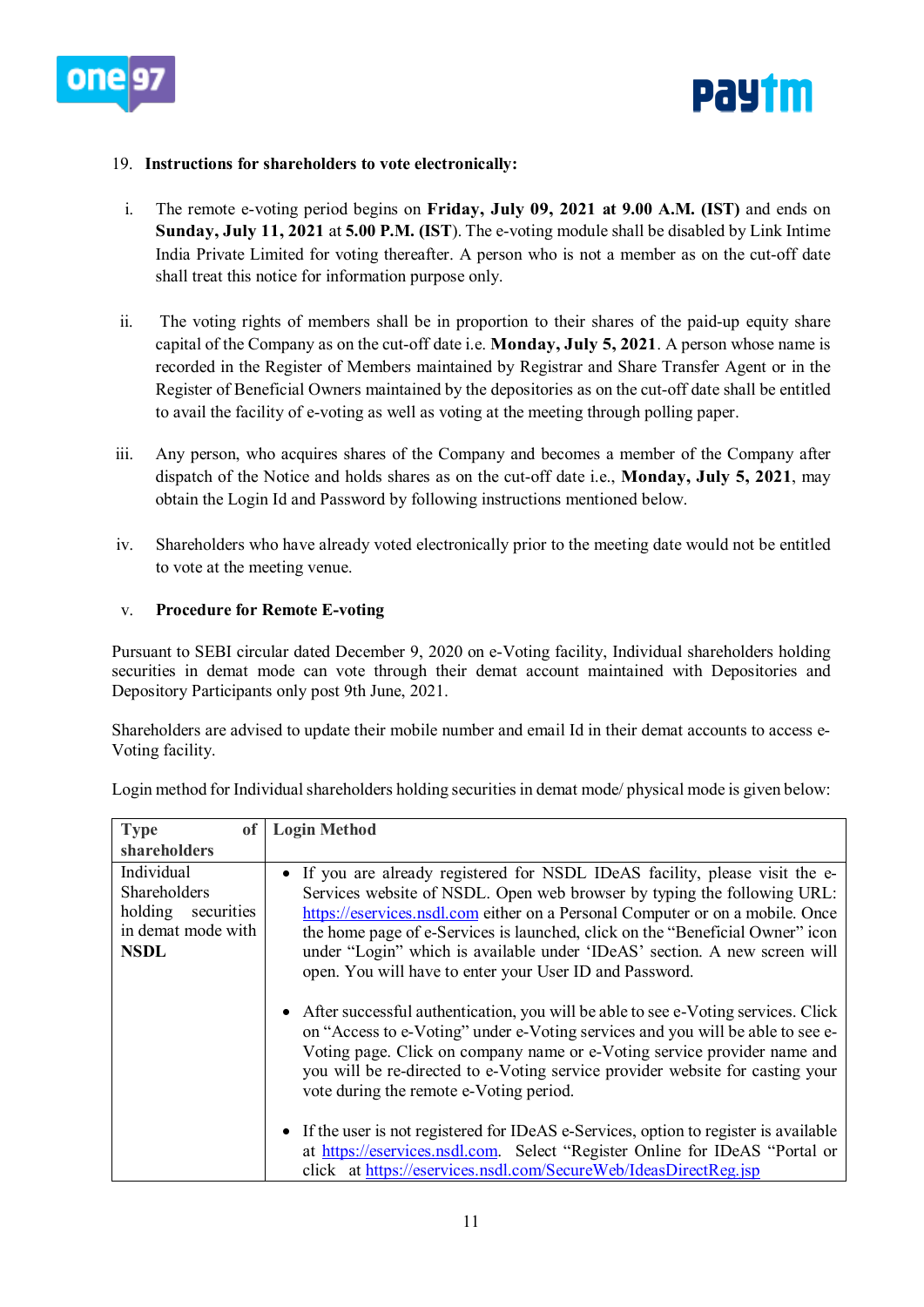



|                                                                                                                                     | Visit the e-Voting website of NSDL. Open web browser by typing the<br>following URL: https://www.evoting.nsdl.com/ either on a Personal Computer<br>or on a mobile. Once the home page of e-Voting system is launched, click on<br>the icon "Login" which is available under 'Shareholder/Member' section. A<br>new screen will open. You will have to enter your User ID (i.e. your sixteen<br>digit demat account number hold with NSDL), Password/OTP and a<br>Verification Code as shown on the screen. After successful authentication, you<br>will be redirected to NSDL Depository site wherein you can see e-Voting page.<br>Click on company name or e-Voting service provider name and you will be<br>redirected to e-Voting service provider website for casting your vote during the<br>remote e-Voting period. |
|-------------------------------------------------------------------------------------------------------------------------------------|-----------------------------------------------------------------------------------------------------------------------------------------------------------------------------------------------------------------------------------------------------------------------------------------------------------------------------------------------------------------------------------------------------------------------------------------------------------------------------------------------------------------------------------------------------------------------------------------------------------------------------------------------------------------------------------------------------------------------------------------------------------------------------------------------------------------------------|
| Individual<br>Shareholders<br>securities<br>holding<br>in demat mode with<br><b>CDSL</b>                                            | Existing user of who have opted for Easi / Easiest, they can login through their<br>user id and password. Option will be made available to reach e-Voting page<br>without any further authentication. The URL for users to login to Easi / Easiest<br>are https://web.cdslindia.com/myeasi/home/login or www.cdslindia.com and<br>click on New System Myeasi.<br>After successful login of Easi / Easiest the user will be also able to see the E<br>Voting Menu. The Menu will have links of e-Voting service provider i.e.<br>NSDL, KARVY, LINK NTIME, CDSL. Click on e-Voting service provider<br>name to cast your vote.                                                                                                                                                                                                |
|                                                                                                                                     | If the user is not registered for Easi/Easiest, option to register is available<br>at https://web.cdslindia.com/myeasi./Registration/EasiRegistration<br>Alternatively, the user can directly access e-Voting page by providing demat<br>$\bullet$<br>Account Number and PAN No. from a link in www.cdslindia.com home page.<br>The system will authenticate the user by sending OTP on registered Mobile $\&$<br>Email as recorded in the demat Account. After successful authentication, user<br>will be provided links for the respective ESP where the E Voting is in progress.                                                                                                                                                                                                                                         |
| Individual<br>Shareholders<br>(holding securities<br>in demat mode) &<br>login through their<br>depository<br>participants          | • You can also login using the login credentials of your demat account through<br>your Depository Participant registered with NSDL/CDSL for e-Voting facility.<br>Once login, you will be able to see e-Voting option. Once you click on e-Voting<br>option, you will be redirected to NSDL/CDSL Depository site after successful<br>authentication, wherein you can see e-Voting feature. Click on company name<br>or e-Voting service provider name and you will be redirected to e-Voting<br>service provider website for casting your vote during the remote e-Voting<br>period.                                                                                                                                                                                                                                        |
| Individual<br>Shareholders<br>holding<br>securities<br>in Physical mode<br>& evoting service<br>Provider<br>is<br><b>LINKINTIME</b> | 1. Open the internet browser and launch the URL:<br>https://instavote.linkintime.co.in<br>Click on "Sign Up" under 'SHARE HOLDER' tab and register with your<br>following details: -<br>A. User ID: Shareholders/ members holding shares in physical form shall<br><b>provide</b> Event No $+$ Folio Number registered with the Company.                                                                                                                                                                                                                                                                                                                                                                                                                                                                                    |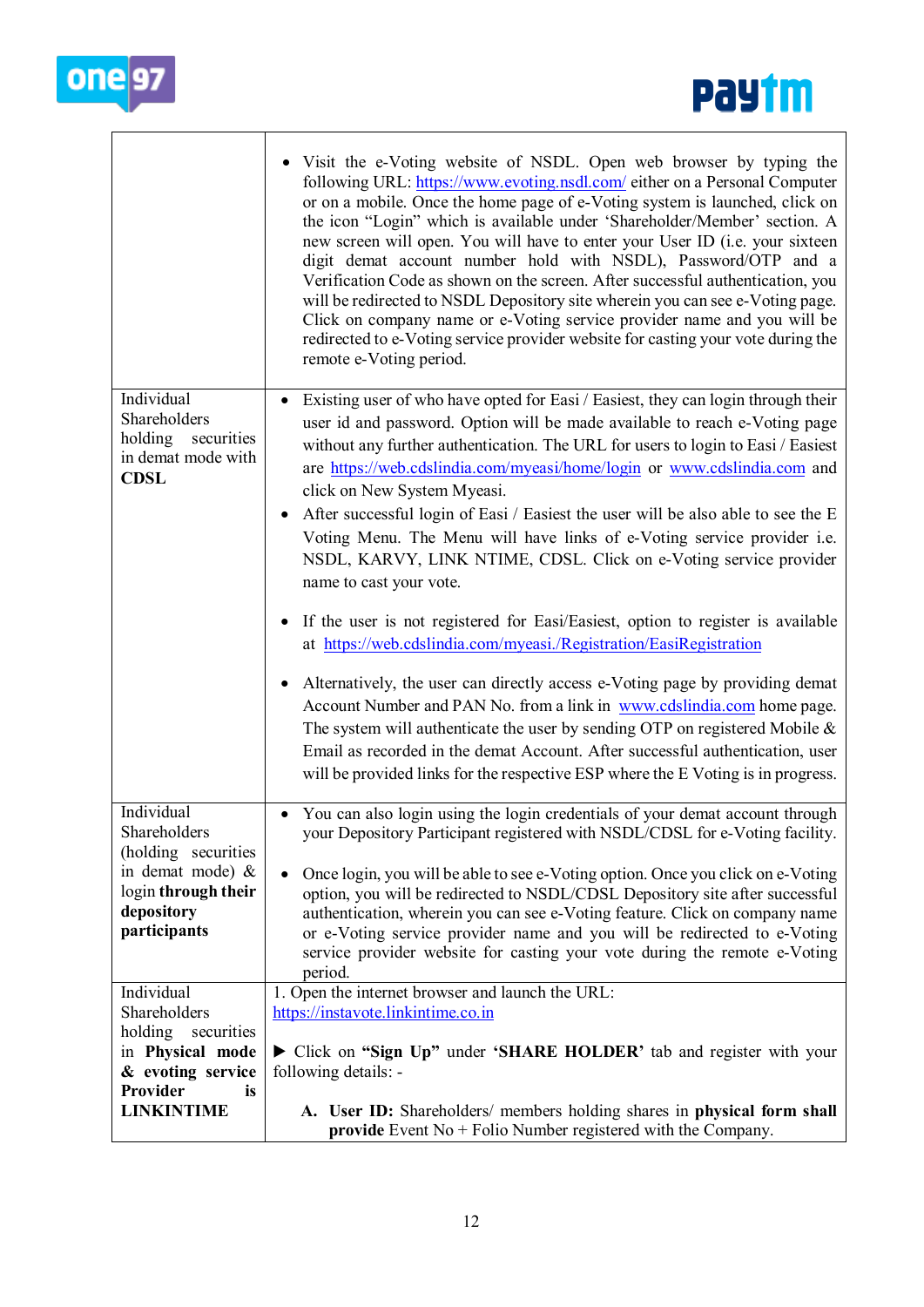



|                                                                             | B. PAN: Enter your 10-digit Permanent Account Number (PAN) (Members<br>who have not updated their PAN with the Depository Participant (DP)/<br>Company shall use the sequence number provided to you, if applicable.                             |
|-----------------------------------------------------------------------------|--------------------------------------------------------------------------------------------------------------------------------------------------------------------------------------------------------------------------------------------------|
|                                                                             | C. DOB/DOI: Enter the Date of Birth (DOB) / Date of Incorporation (DOI)<br>(As recorded with your DP / Company - in DD/MM/YYYY format)                                                                                                           |
|                                                                             | D. Bank Account Number: Enter your Bank Account Number (last four<br>digits), as recorded with your DP/Company.                                                                                                                                  |
|                                                                             | Shareholders/ members holding shares in physical form but have not<br>$\bullet$<br>recorded 'C' and 'D', shall provide their Folio number in 'D' above                                                                                           |
|                                                                             | $\triangleright$ Set the password of your choice (The password should contain minimum 8<br>characters, at least one special Character (@!#\$&*), at least one numeral, at least<br>one alphabet and at least one capital letter).                |
|                                                                             | Click "confirm" (Your password is now generated).                                                                                                                                                                                                |
|                                                                             | 2. Click on 'Login' under 'SHARE HOLDER' tab.<br>3. Enter your User ID, Password and Image Verification (CAPTCHA) Code<br>and click on 'Submit'.                                                                                                 |
|                                                                             | 4. After successful login, you will be able to see the notification for e-voting.<br>Select 'View' icon.                                                                                                                                         |
|                                                                             | 5. E-voting page will appear.<br>6. Refer the Resolution description and cast your vote by selecting your desired<br>option 'Favour / Against' (If you wish to view the entire Resolution details,<br>click on the 'View Resolution' file link). |
|                                                                             | 7. After selecting the desired option i.e. Favour / Against, click on 'Submit'.                                                                                                                                                                  |
|                                                                             | A confirmation box will be displayed. If you wish to confirm your vote, click on<br>'Yes', else to change your vote, click on 'No' and accordingly modify your vote.                                                                             |
| Individual                                                                  | Click on 'Login' under 'SHARE HOLDER' tab and further Click 'forgot<br>$\circ$                                                                                                                                                                   |
| Shareholders<br>holding securities<br>in Physical mode<br>& evoting service | password?'<br>Enter User ID, select Mode and Enter Image Verification (CAPTCHA) Code<br>$\circ$<br>and Click on 'Submit'.                                                                                                                        |
| Provider<br>is<br>LINKINTIME,<br>have forgotten the                         | • In case shareholders/ members is having valid email address, Password will be<br>sent to his / her registered e-mail address.                                                                                                                  |
| password                                                                    | • Shareholders/ members can set the password of his/her choice by providing the<br>information about the particulars of the Security Question and Answer, PAN,<br>DOB/DOI, Bank Account Number (last four digits) etc. as mentioned above.       |
|                                                                             | • The password should contain minimum 8 characters, at least one special character<br>$(Q! \# \$\&*)$ , at least one numeral, at least one alphabet and at least one capital letter.                                                             |
| Individual                                                                  | • Shareholders/ members who are unable to retrieve User ID/ Password are advised                                                                                                                                                                 |
| Shareholders<br>holding<br>securities                                       | to use Forget User ID and Forget Password option available at abovementioned<br>depository/ depository participants website.                                                                                                                     |
| in demat mode with<br>NSDL/<br><b>CDSL</b>                                  | It is strongly recommended not to share your password with any other<br>➤                                                                                                                                                                        |
|                                                                             | person and take utmost care to keep your password confidential.                                                                                                                                                                                  |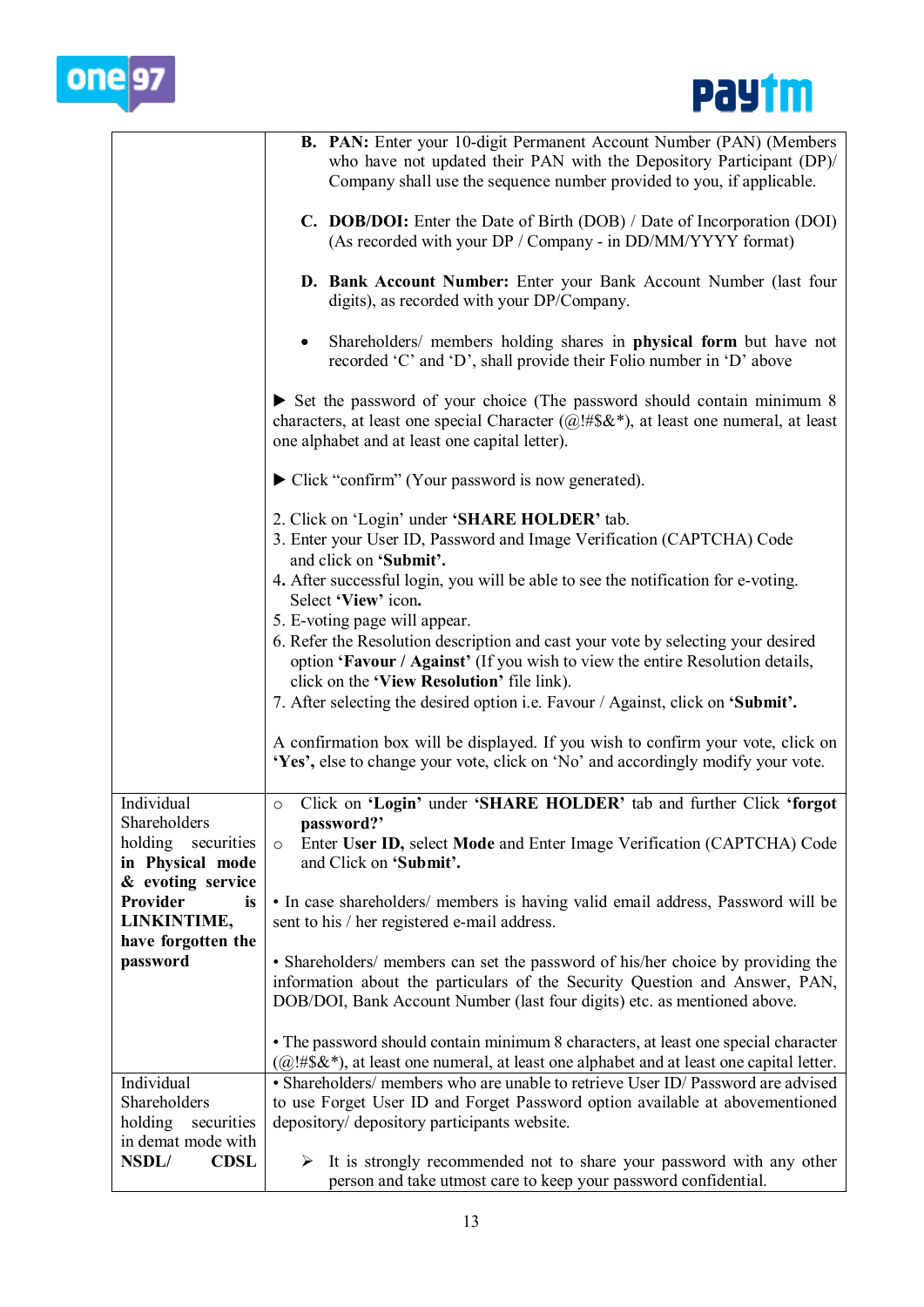



| have forgotten the<br>password       | $\triangleright$ For shareholders/ members holding shares in physical form, the details can<br>be used only for voting on the resolutions contained in this Notice.<br>During the voting period, shareholders/members can login any number of time till<br>they have voted on the resolution(s) for a particular "Event".                                                                                                                                                                                                                                                                                     |
|--------------------------------------|---------------------------------------------------------------------------------------------------------------------------------------------------------------------------------------------------------------------------------------------------------------------------------------------------------------------------------------------------------------------------------------------------------------------------------------------------------------------------------------------------------------------------------------------------------------------------------------------------------------|
| <b>Institutional</b><br>shareholders | Institutional shareholders (i.e. other than Individuals, HUF, NRI etc.) and<br>Custodians are required to log on the e-voting system of LIIPL at<br>https://instavote.linkintime.co.in and register themselves as 'Custodian / Mutual<br>Fund / Corporate Body'. They are also required to upload a scanned certified true<br>copy of the board resolution /authority letter/power of attorney etc. together with<br>attested specimen signature of the duly authorised representative(s) in PDF format<br>in the 'Custodian / Mutual Fund / Corporate Body' login for the Scrutinizer to<br>verify the same. |

### 20. **HELPDESK**

### **i.Helpdesk for Individual Shareholders holding securities in demat mode:**

In case shareholders/ members holding securities in demat mode have any technical issues related to login through Depository i.e. NSDL/ CDSL, they may contact the respective helpdesk given below:

| Login type                      | <b>Helpdesk details</b>                                                                                                                           |  |
|---------------------------------|---------------------------------------------------------------------------------------------------------------------------------------------------|--|
|                                 | Individual Shareholders holding   Members facing any technical issue in login can contact NSDL                                                    |  |
|                                 | securities in demat mode with   helpdesk by sending a request at $\frac{evoting(\omega) \cdot \text{mod1} \cdot \text{co.in}}{w}$ or call at toll |  |
| <b>NSDL</b>                     | free no.: 1800 1020 990 and 1800 22 44 30                                                                                                         |  |
| Individual Shareholders holding | Members facing any technical issue in login can contact CDSL                                                                                      |  |
| securities in demat mode with   | helpdesk<br>$\mathbf{b} \mathbf{v}$<br>sending a<br>at<br>request                                                                                 |  |
| <b>CDSL</b>                     | helpdesk.evoting@cdslindia.com or contact at 022- 23058738 or                                                                                     |  |
|                                 | 22-23058542-43.                                                                                                                                   |  |

### **ii. Helpdesk for Individual Shareholders holding securities in physical mode/ Institutional shareholders & evoting service Provider is LINKINTIME.**

In case shareholders/ members holding securities in physical mode/ Institutional shareholders have any queries regarding e-voting, they may refer the **Frequently Asked Questions ('FAQs')** and **InstaVote e-Voting manual** available at [https://instavote.linkintime.co.in,](https://instavote.linkintime.co.in/) under **Help** section or send an email to [enotices@linkintime.co.in](mailto:enotices@linkintime.co.in) or contact on: - Tel: 022 -4918 6000.

**Regd. Off: One 97 Communications Limited First Floor, Devika Tower, Nehru Place, New Delhi-110019 CIN: U72200DL2000PLC108985 Website: [www.One97.com](http://www.one97.com/)**

**By order of the Board of the Directors For One 97 Communications Limited**

> **Sd/- Amit Khera Company Secretary**

**Place:** Noida, Uttar Pradesh **Date:** June 18, 2021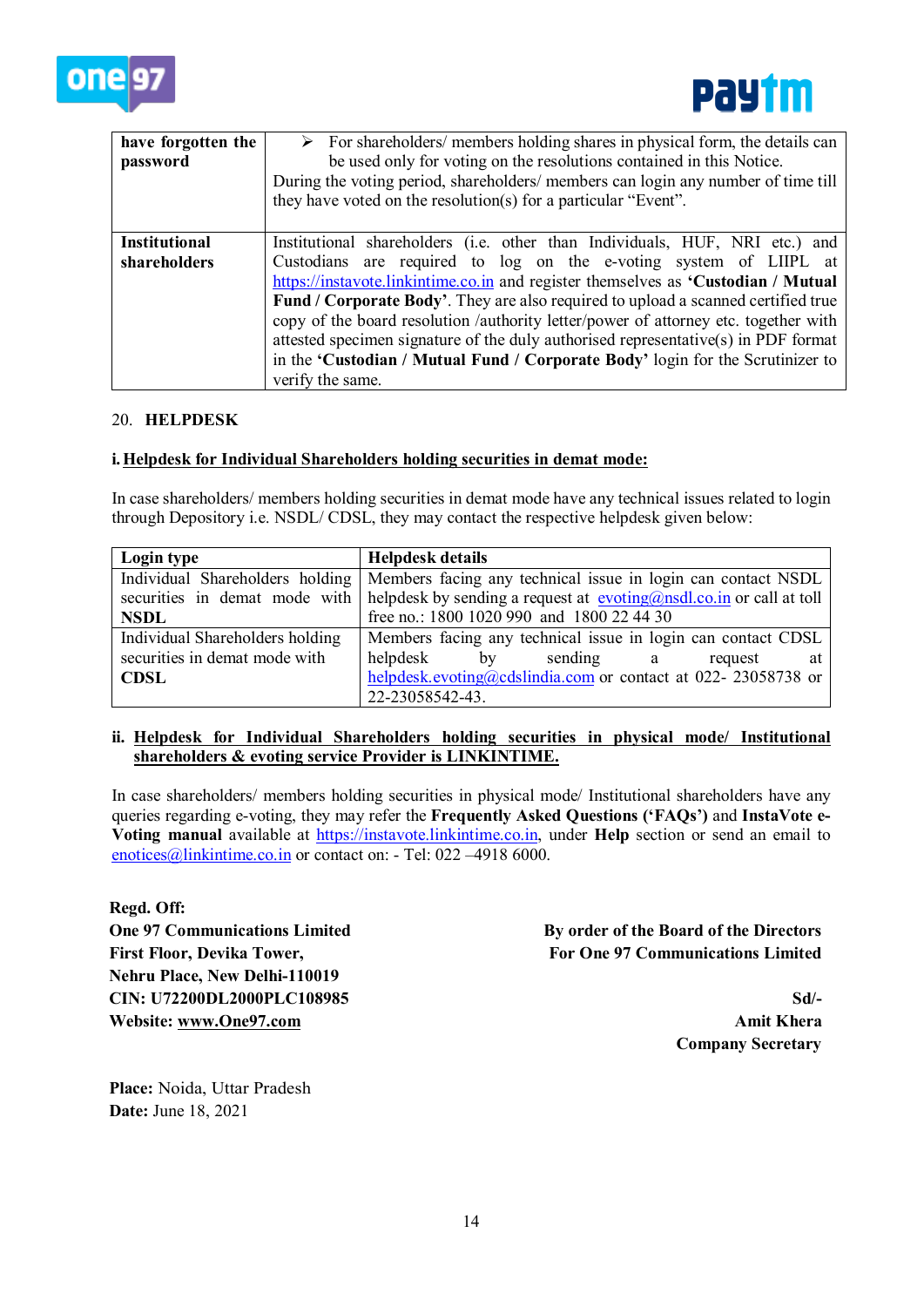



# **EXPLANATORY STATEMENT PURSUANT TO SECTION 102 OF THE COMPANIES ACT, 2013**

## **ITEM NO. 1**

The Company proposes to create, offer, issue and allot fresh equity shares of the Company of face value of ₹ 1/- each of the Company (the "**Equity Shares**") up to an aggregate of ₹ 12,000 crores, on such terms, in such manner, at such time and at such price or prices and as may be discovered in accordance with the applicable laws, including, without limitation the Securities and Exchange Board of India (Issue of Capital and Disclosure Requirements) Regulations, 2018, as amended (the "**SEBI ICDR Regulations**"), to various categories of investors including qualified institutional investors, retail individual investors, noninstitutional investors, non-resident Indians, foreign portfolio investors and/ or eligible employees, as permitted under the SEBI ICDR Regulations and other applicable laws. The Equity Shares allotted shall rank in all respects *pari passu* with the existing Equity Shares of the Company.

The proposed offering is likely to include a fresh issue of the Equity Shares by the Company and an offer for sale by certain, existing shareholders of the Company ("**Selling Shareholders**") ("**Offer for Sale**" and together with Fresh Issue, the "**Offer**"). The Company intends to at the discretion of the board of directors of the Company ("**Board**"), undertake the Offer and list its Equity Shares at an opportune time in consultation with the book running lead managers ("**BRLMs**") and other advisors and subject to applicable regulatory approvals and other approvals, to the extent necessary. The Board has in its meeting held on June 14, 2021 approved the Offer, subject to the approval of the members of the Company

With respect to the Offer, the Company will be required to file a draft red herring prospectus (the "**DRHP**") with the Securities and Exchange Board of India (the "**SEBI**") and the Stock Exchanges, and subsequently file a red herring prospectus (the "**RHP**") with the Registrar of Companies, National Capital Territory of Delhi and Haryana at New Delhi ("**RoC**") and thereafter with SEBI, and the Stock Exchanges and file a prospectus with the RoC and thereafter with SEBI and the Stock Exchanges in respect of the Offer (the "**Prospectus**", and together with the DRHP and the RHP, the "**Offer Documents**"), in accordance with the SEBI ICDR Regulations, the Companies Act, 2013, and the rules notified thereunder (including any statutory modification(s) or re-enactment thereof, for the time being in force) (collectively referred to as the "**Companies Act**") and other applicable laws.

Material information pertaining to the Offer is as follows:

(i) *Offer Price*:

The price at which the Equity Shares will be allotted through the Offer shall be determined and finalized by the Company in consultation with the book running lead managers, in accordance with the SEBI ICDR Regulations, on the basis of the book building process.

(ii) *The object(s) of the Offer*:

The proceeds of the Offer are to be utilized for the purposes that shall be disclosed in the Offer Documents. The Board has the authority to modify the above objects on the basis of the requirements of the Company, in accordance with applicable laws.

(iii) *Intention of Directors/Key management personnel to subscribe to the Offer*:

The Company has not made and will not make an offer of Equity Shares to any of the directors or key management personnel. However, the directors or the key management personnel may apply for the Equity Shares in the various categories under an Offer in accordance with applicable law, including the SEBI ICDR Regulations.

### (iv) *Whether a change in control is intended or expected*: No change in control of the Company or its management is intended or expected pursuant to the Offer.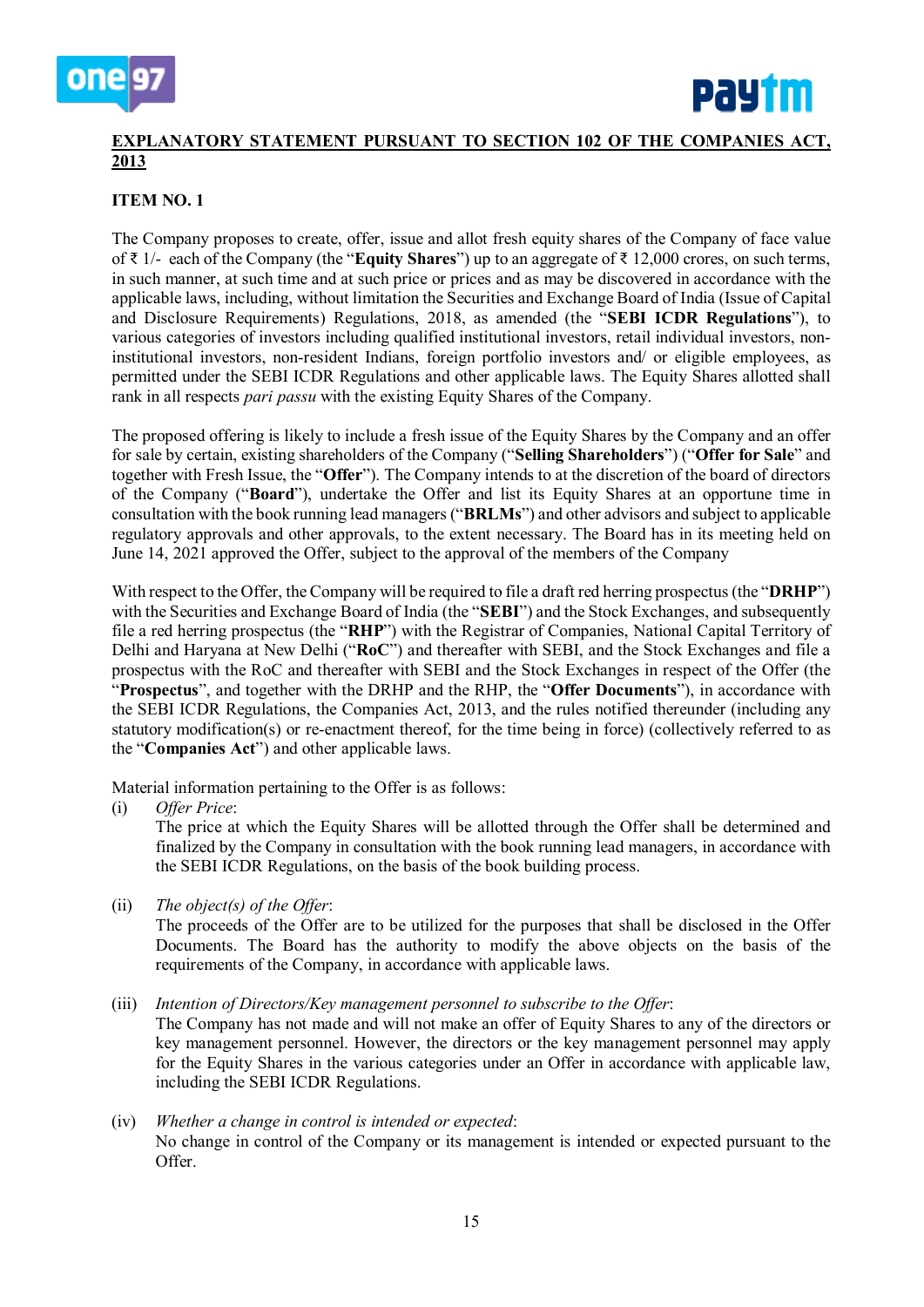



The Equity Shares are proposed to be listed on the BSE Limited, the National Stock Exchange of India Limited and any other stock exchange as determined by the Board at its absolute discretion and the Company will be required to enter into listing agreements with each of the Stock Exchanges.

None of the directors, key managerial personnel and relatives of directors and/or key managerial personnel (as defined in the Companies Act, 2013) are concerned or interested in the proposed resolution, except in the ordinary course of business.

The Board recommends the Special Resolution set out at Item No. 1 of the Notice for approval by the members.

### **ITEM NO. 2**

Mr. Vijay Shekhar Sharma (the **"Founder"**) has been identified as the 'promoter' of the Company in its annual returns filed with the Registrar of Companies in previous years. The board of directors of the Company (**"Board"**) is informed that it has received a letter from the Founder, on declassification of his status as promoter of the Company (the **"Founder Letter"**).

In this regard, it has been highlighted in the Founder Letter that the Company has seen multi-fold growth in the past two decades, including in terms of size, number of shareholders, net worth and number of employees including senior management personnel, which may be attributed to the investments made by reputed institutional investors in the Company, that have diversified its operations and activities, directly as well as through its multiple subsidiaries. The Founder Letter further highlights that the Founder currently holds 9,051,624 equity shares of the Company amounting to 14.61% of the total paid-up equity share capital of Company on a fully-diluted basis, and can exercise any control over the affairs or the decision-making process of the Company only to the extent of his shareholding. The total paid-up equity share capital of Company is broadly held by various institutional investors, employees, ex-employees and other third parties and currently the Company has an aggregate of over 1000 shareholders.

The Founder Letter has set out that the Founder does not exercise any control over the affairs of the Company and that the Board is not accustomed to act solely in accordance with any advice, directions or instructions given by him. It further states that the involvement of the Founder in the management and affairs of the Company is limited to his professional capacity as an executive director of the Company (and currently as Managing Director), and such capacity is governed and regulated in accordance with the terms of the shareholders' agreement dated November 17, 2019 (the **"SHA"**), the current articles of association of the Company (**"AOA"**) and the provisions of the Companies Act, 2013.

Further, the Company is currently party to the SHA executed by certain investors of the Company and the Founder, which governs the mutual rights and obligations of the parties to the SHA in relation to the Company. In accordance with the provisions of the SHA and the AOA, the affairs of the Company are managed by the Board, and all crucial decisions relating to the Company and its subsidiaries are required to be approved by the Board, including decisions relating to incurring material indebtedness, any transactions exceeding a certain monetary threshold, creation or operation of subsidiaries, approval of the business plan, inter-company financial transactions exceeding a certain monetary threshold, appointment or removal of the key management team or the statutory auditor, etc.

In light of such facts and circumstances, the Board has analysed the definition of the term 'promoter' as specified in Section 2(69) of the Companies Act, 2013, and is of the opinion that the Founder (i) does not have control over the affairs of the Company, directly or indirectly, whether as a shareholder, director or otherwise, and (ii) the Board of the Company is not accustomed to act in accordance with his advice, directions or instructions. Accordingly, Mr. Vijay Shekhar Sharma is to be de-classified from the status of 'promoter' of the Company, and the Company will not identify or name him as a 'promoter' in any subsequent annual returns to be filed by the Company including the annual return to be filed for financial year 2020-21, or in any other filings or submissions to be made by the Company, including before any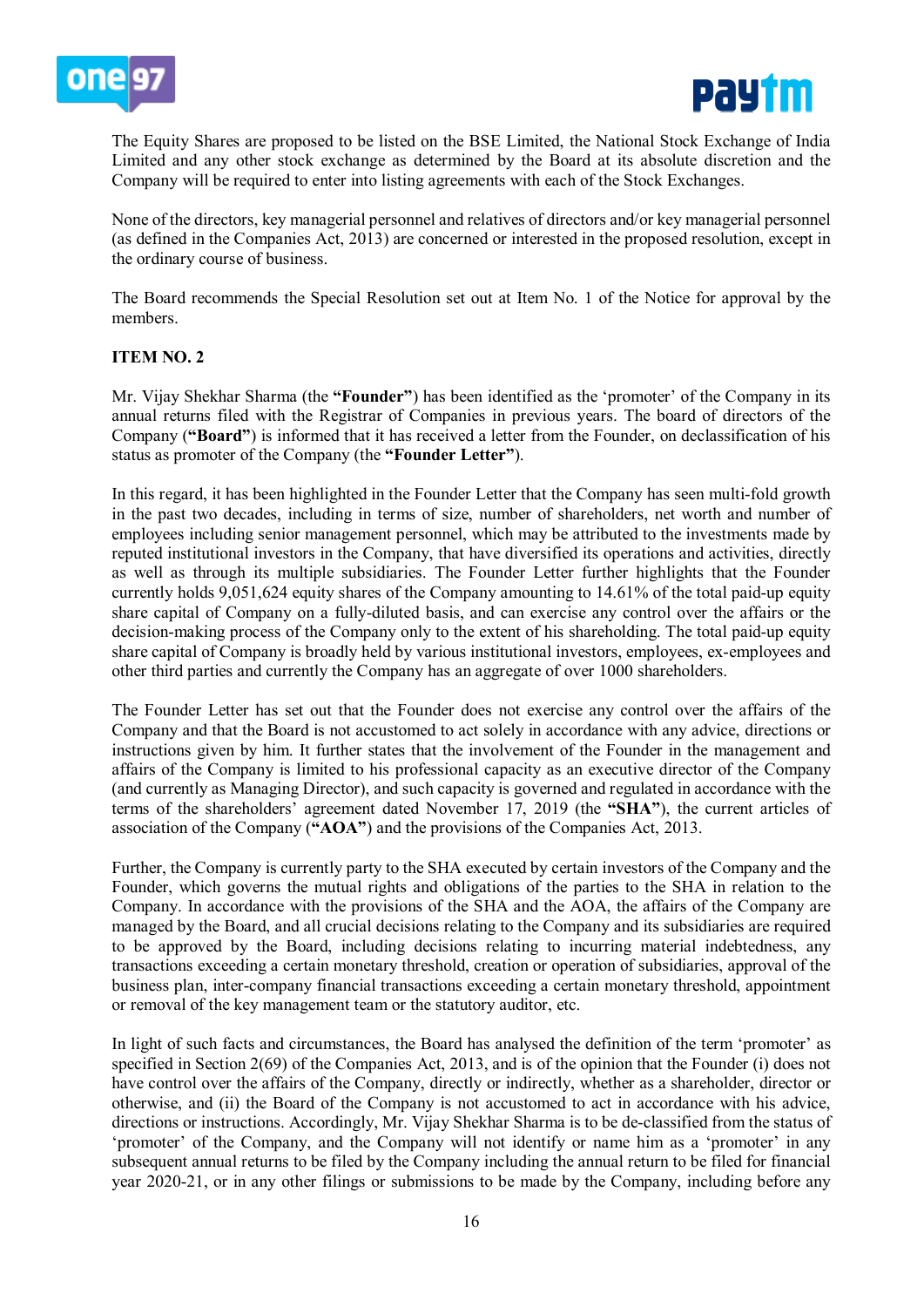



authorities such as the Registrar of Companies, the Securities and Exchange Board of India, the Reserve Bank of India and the Ministry of Corporate Affairs.

Mr. Vijay Shekhar Sharma is interested in the resolution set out at Item No. 2 of the Notice. Save and except the above, none of the other Directors / Key Managerial Personnel of the Company / their relatives (to the extent of their shareholding in the Company) are, in any way, concerned or interested, financially or otherwise, in this resolution.

The Board recommends the Ordinary Resolution set out at Item No. 2 of the Notice for approval by the members.

### **ITEM NO. 3**

In order to undertake the proposed public issue, the Company will be required to ensure that the articles of association of the Company (the "Articles of Association") conform to the requirements prescribed by relevant stock exchanges prior to filing of the draft red herring prospectus with the Securities and Exchange Board of India and the relevant stock exchanges. The Company therefore proposes to adopt a new set of Articles of Association that shall conform to the requirements and directions provided by the stock exchanges and contain such other articles as required by a public limited company under applicable laws (including the Companies Act, 2013 and the Securities and Exchange Board of India (Listing Obligations and Disclosure Requirements) Regulations, 2015, each as amended). The new set of Articles of Association of the Company shall comprise two parts, Part A and Part B, which parts shall, unless the context otherwise requires, co-exist with each other until the commencement of the listing of the Equity Shares pursuant to the Offer. Part B of the new Articles of Association shall automatically terminate and cease to have any force and effect from the date of listing of Equity Shares pursuant to the Offer and the provisions of Part A shall continue to be in effect and be in force, without any further corporate or other action, by the Company or by its shareholders. The Board of Directors vide resolution passed on June 14, 2021 has approved the amendments proposed in the Articles of Association.

Copy of the existing Articles of Association and the proposed revised Articles of Association will be made available for inspection at the registered office during the working hours of the Company on any working day up to the date of the EGM.

Pursuant to the provisions of Section 14 of the Companies Act, 2013, as applicable, any amendment in Article of Association requires approval of the members of the Company by way of a special resolution.

None of the directors, key managerial personnel and relatives of directors and/or key managerial personnel (as defined in the Companies Act, 2013) are concerned or interested in the proposed resolution, except in the ordinary course of business

The Board recommends the Special Resolution set out at Item No. 3 of the Notice for approval by the members.

### **ITEM NO. 4**

The members are informed that as the Company is proposing to undertake an initial public offering of its equity shares ("**Equity Shares**"), on listing of such Equity Shares, the Company will be required to ensure that the One 97 Employee Stock Option Scheme 2019 ("**ESOP 2019**") is in compliance with the Securities and Exchange Board of India (Share Based Employee Benefits) Regulations, 2014, as amended ("**SEBI SBEB Regulations**"). Accordingly, ESOP 2019 is required to be amended to align it with SEBI SBEB Regulations. The Board of Directors vide resolution passed on June 14, 2021 has approved the amendments proposed in the ESOP 2019.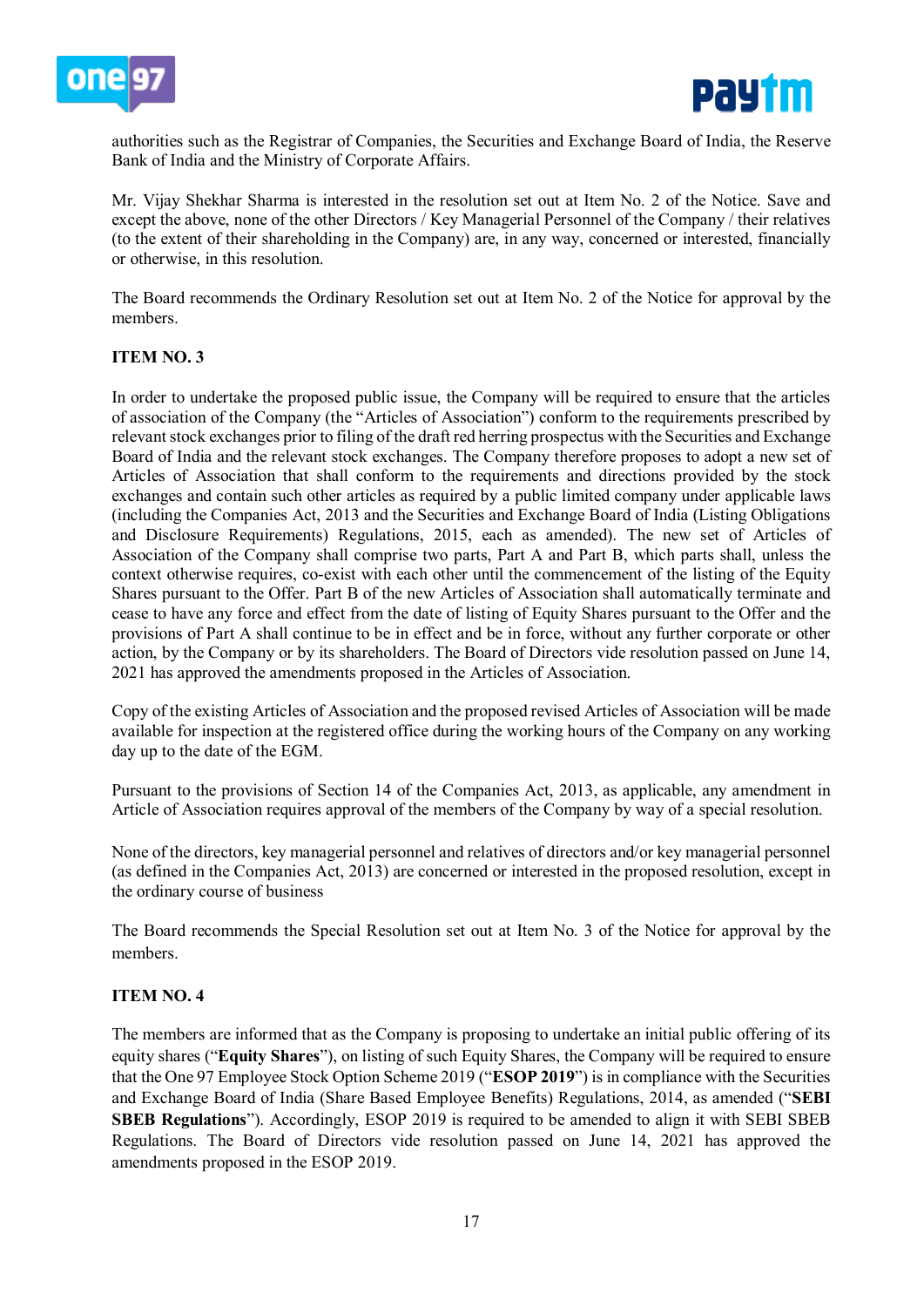



In line with the SEBI SBEB Regulations, ESOP 2019 has been amended to re-classify Mr. Vijay Shekhar Sharma as the "founder" of the Company. Further, any and all references to the share transfer policy, as defined under ESOP 2019, have been omitted. The changes are in line with the amendments required pursuant to the proposed initial public offering by the Company, and to file the offer documents in relation thereto. No specific class of employees are beneficiaries to the amendments. Accordingly, proposal is placed before the shareholders for amendment of ESOP 2019 vide special resolution.

Copy of the existing ESOP 2019 will be made available for inspection at the registered office during the working hours of the Company on any working day up to the date of the EGM.

None of the directors, key managerial personnel and relatives of directors and/or key managerial personnel (as defined in the Companies Act, 2013) are concerned or interested in the proposed resolution, except in the ordinary course of business

The Board recommends the Special Resolution set out at Item No. 4 of the Notice for approval by the members.

## **ITEM NO. 5**

One97 Employee Stock Option Scheme 2008 ("**ESOP 2008**") has been amended to re-classify Mr. Vijay Shekhar Sharma as the "founder" of the Company. Further, any and all references to the share transfer policy, as defined under ESOP 2008, have been omitted. The changes are in line with the amendments required pursuant to the proposed initial public offering by the Company, and to file the offer documents in relation thereto. No specific class of employees are beneficiaries to the amendments and no further grants shall be made under One97 Employee Stock Option Scheme 2008." Accordingly, proposal is placed before the shareholders for amendment of ESOP 2008 vide special resolution. The Board of Directors vide resolution passed on June 14, 2021 has approved the amendments proposed in the ESOP 2008.

Copy of the existing ESOP 2008 will be made available for inspection at the registered office during the working hours of the Company on any working day up to the date of the EGM.

None of the directors, key managerial personnel and relatives of directors and/or key managerial personnel (as defined in the Companies Act, 2013) are concerned or interested in the proposed resolution, except in the ordinary course of business

The Board recommends the Special Resolution set out at Item No. 5 of the Notice for approval by the members.

**Regd. Off: One 97 Communications Limited First Floor, Devika Tower, Nehru Place, New Delhi-110019 CIN: U72200DL2000PLC108985 Website: [www.One97.com](http://www.one97.com/)**

**Place:** Noida, Uttar Pradesh **Date:** June 18, 2021

**By order of the Board of the Directors For One 97 Communications Limited**

> **Sd/- Amit Khera Company Secretary**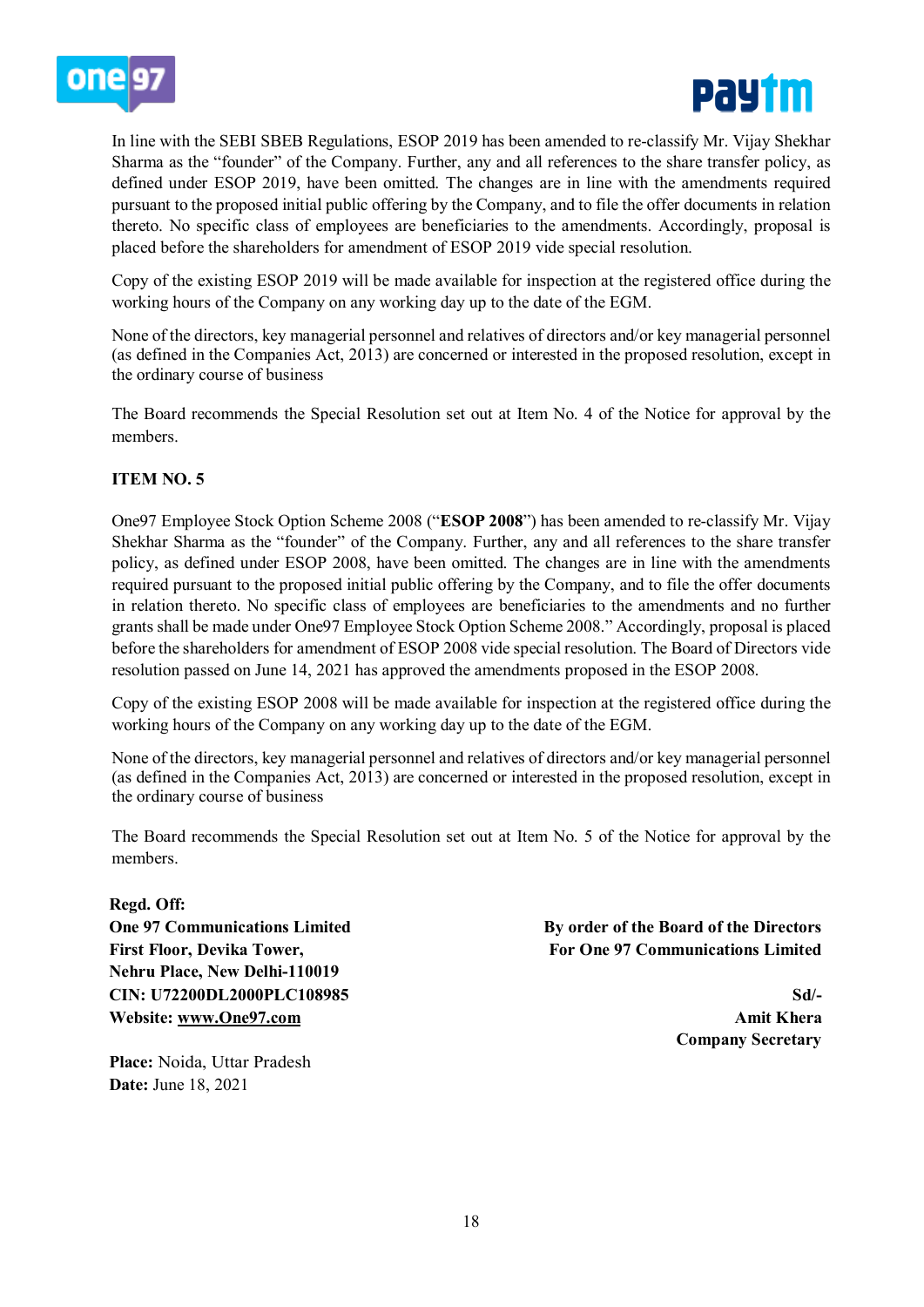



# **Form No. MGT-11**

### **Proxy form**

**[***Pursuant to Section 105(6) of the Companies Act, 2013 and Rule 19(3) of the Companies (Management and Administration) Rules, 2014]*

| CIN:                        | U72200DL2000PLC108985                                    |
|-----------------------------|----------------------------------------------------------|
| <b>Name of the Company:</b> | One 97 Communications Limited                            |
| <b>Registered office:</b>   | First Floor, Devika Tower, Nehru Place, New Delhi-110019 |

| Name of the members(s):    |
|----------------------------|
| <b>Registered address:</b> |
| E-mail Id:                 |
| Folio No. / Client Id:     |
| DP ID:                     |

I/ We being the member(s) of One97 Communications Limited, holding [●] equity shares of the above named company, hereby appoint

| or failing him |
|----------------|
|                |

2. Name:

| Address:   |                |
|------------|----------------|
| E-mail Id: |                |
| Signature  | or failing him |

as my/our proxy to attend and vote (on a poll) for me/us and on my/our behalf at the Extra-ordinary General Meeting of members of the Company, to be held on Monday, July 12, 2021 at 11.00 A.M (IST) at Hotel Holiday Inn, District Centre, 13A, Mayur Place, Mayur Vihar, New Delhi, 110091, India and at any adjournment thereof in respect of such resolutions as are indicated below:

Special Business Resolution No.:

- *1. To consider and approve raising of capital through an initial public offering of equity shares*
- *2. To consider and approve declassification of Mr. Vijay Shekhar Sharma from his status as promoter of the Company*
- *3. To consider and adopt new articles of association ("AOA") of the company*
- *4. To consider and adopt amendments to One97 Employee Stock Option Scheme 2019*
- *5. To consider and adopt amendments to One97 Employee Stock Option Scheme 2008*

Signed this ….. day of…… 2021

Signature of Shareholder

Signature of Proxy holder(s)

**Note: This form of proxy in order to be effective should be duly completed and deposited at the Registered Office of the Company, before the commencement of the Meeting.** 

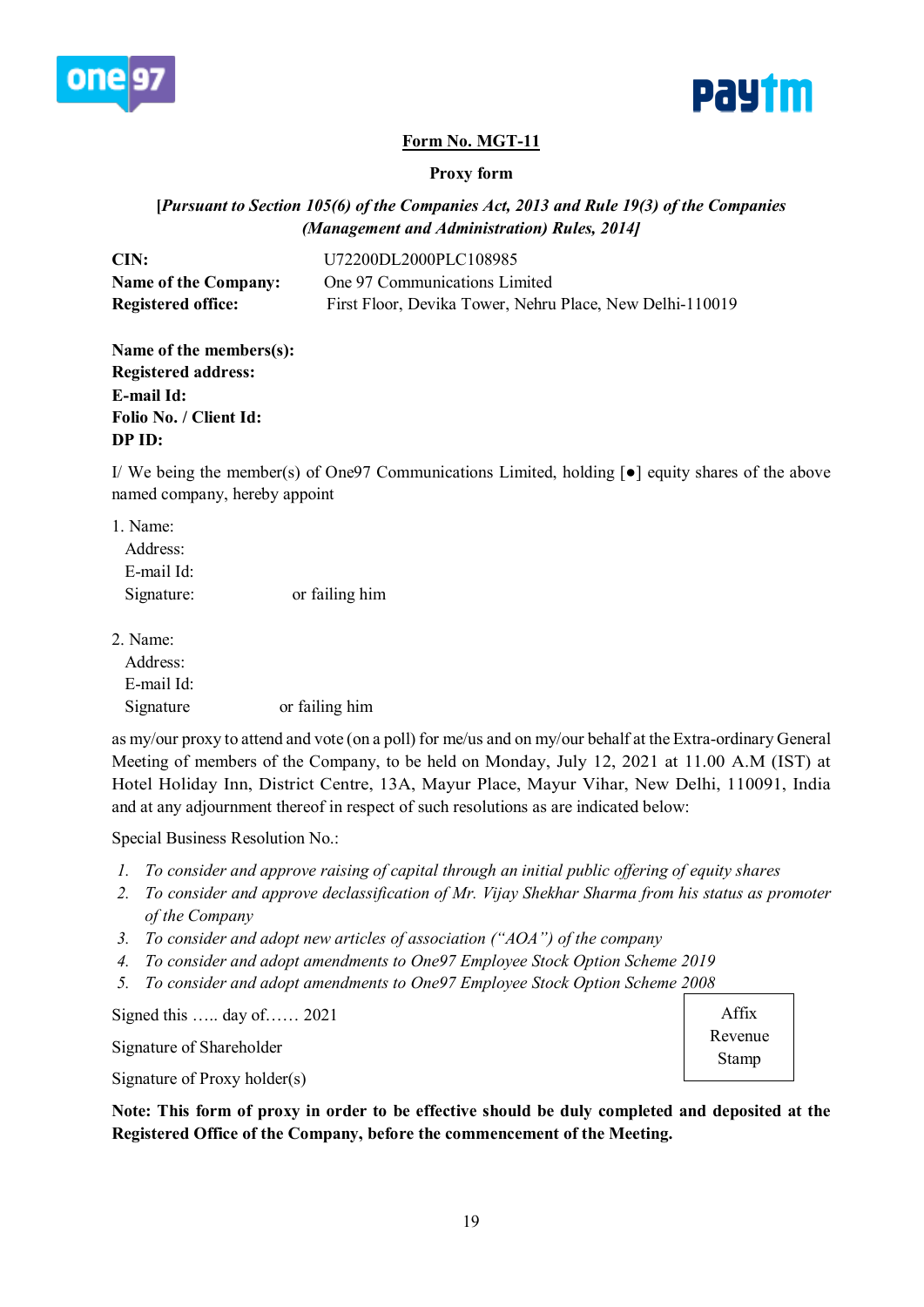



# **ATTENDANCE SLIP**

### **Extra-ordinary General Meeting**

### **Day, Date & Time:** Monday, July 12, 2021 **at** 11.00 a.m. (IST)

**Venue of the meeting:** Hotel Holiday Inn, District Centre, 13A, Mayur Place, Mayur Vihar, New Delhi, 110091, India

# **PLEASE FILL ATTENDANCE SLIP AND HAND IT OVER AT THE ENTRANCE OF THE MEETING VENUE**

| Name               |  |
|--------------------|--|
| Address            |  |
| DP Id              |  |
| Client Id          |  |
| Folio No.          |  |
| No. of shares held |  |

I/ We hereby record my/our presence at the Extra-Ordinary General Meeting of the member of the Company held on Monday, July 12, 2021 at 11.00 a.m. (IST) at Hotel Holiday Inn, District Centre, 13A, Mayur Place, Mayur Vihar, New Delhi, 110091, India.

 $\_$ 

If signed by Proxy, name should be Member's/Proxy's signature

Written here in Block Letters

Note: Please fill in this attendance slip and hand it over at the entrance of the meeting hall.